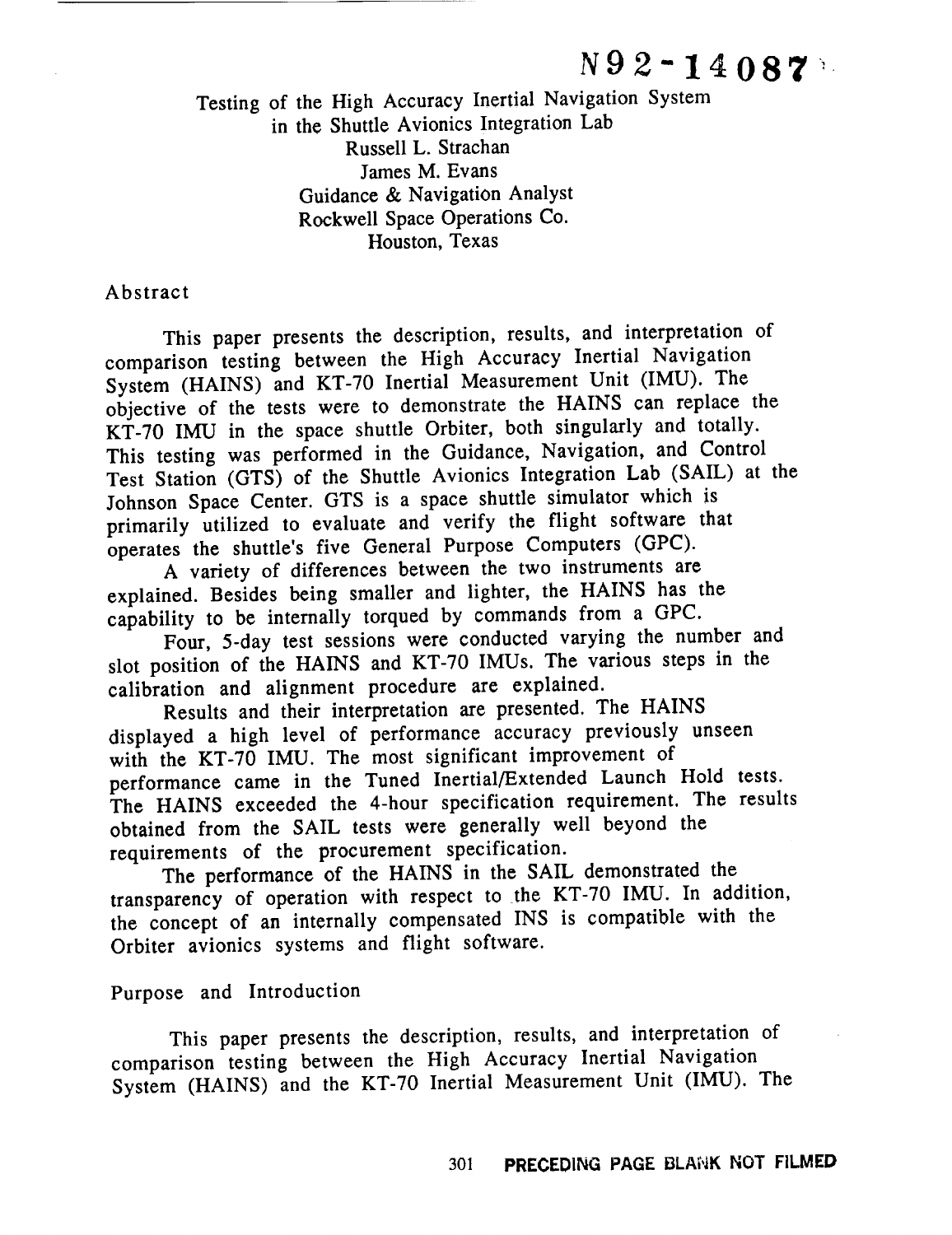objective of the tests were to demonstrate the HAINS can replace the KT-70 IMU in the Space Shuttle Orbiter, both singularly and totally. Both pieces of hardware are products of the Kearfott Guidance and Navigation Corp, Wayne, N.J.

Four test sessions were conducted during May, June, July, and August, 1990, in the Shuttle Avionics Integration Lab (SAIL) Guidance, Navigation, and Control Test Station (GTS) located at the Johnson Space Center, Houston, TX. GTS is a six degree-of-freedom space shuttle simulator which is primarily utilized to test the flight software that operates the shuttle's five, IBM AP101S General Purpose Computers  $GPCs$ ) These  $GPCs$  have a 256K bit mamory and purpose  $CerU_1$ (GPCs). These GPCs have a 256K bit memory and employ parallel

The KT-70 IMU is presently in use aboard the three operational space shuttles. It provides accurate velocity and attitude information for use in the shuttle's GN&C systems. The inertial sensors contained in the four gimbal platform are two GYROFLEX gyroscopes and two force rebalance accelerometers. One and 8-speed resolvers are utilized to provide digital gimbal angle readouts. The KT-70 IMU consists of an all-attitude stabilized platform and associated electronics to supply output data. The Orbiter employs a triple redundant IMU configuration with skewed inertial clusters. This geometry provides failure detection and isolation techniques. The IMU Subystem Operating Program (SOP) is software that functions during factory calibration/test, hanger calibration, and preflight calibration and alignment. In-orbit IMU updates are provided by on-board star trackers, which are mounted on a common navigation base. The IMU interface to the Orbiter's GPCs is accomplished via a multiplexed serial data line. The KT-70 IMUs are self-contained requiring only external power and cabin cooling air. Each instrument is 10.28 inches high, 11.5 inches wide and 22 inches long, weighing 58 pounds.

The Space Shuttle HAINS is a modified version of the USAF B-1B instrument. The HAINS contains an internal dedicated microprocessor with memory for processing and storing hardware compensation and scale factor data from the vendor's calibration. Therefore, the need to initial-load (I-load) over sixty parameters into the GPCs Mass Memory Unit (MMU) prior to a flight is reduced. The CPU software is called the Operational Flight Program (OFP). It includes Built-In-Test-Equipment (BITE) logic for the hardware and processed data. Navigational data are developed from self-contained inertial sensors consisting of a vertical accelerometer, two horizontal accelerometers, and two, 2-axis displacement GYROFLEX gyroscopes. The sensing elements are mounted in a four-gimbal, gyro stabilized inertial platform with the  $n_{\text{c}}$  mounted in a form  $\frac{1}{n_{\text{c}}}\int_{0}^{n_{\text{c}}}\text{d}t$  $\mathcal{L}$  and  $\mathcal{L}$  are maintained in a known reference  $\mathcal{L}$ 

t.

302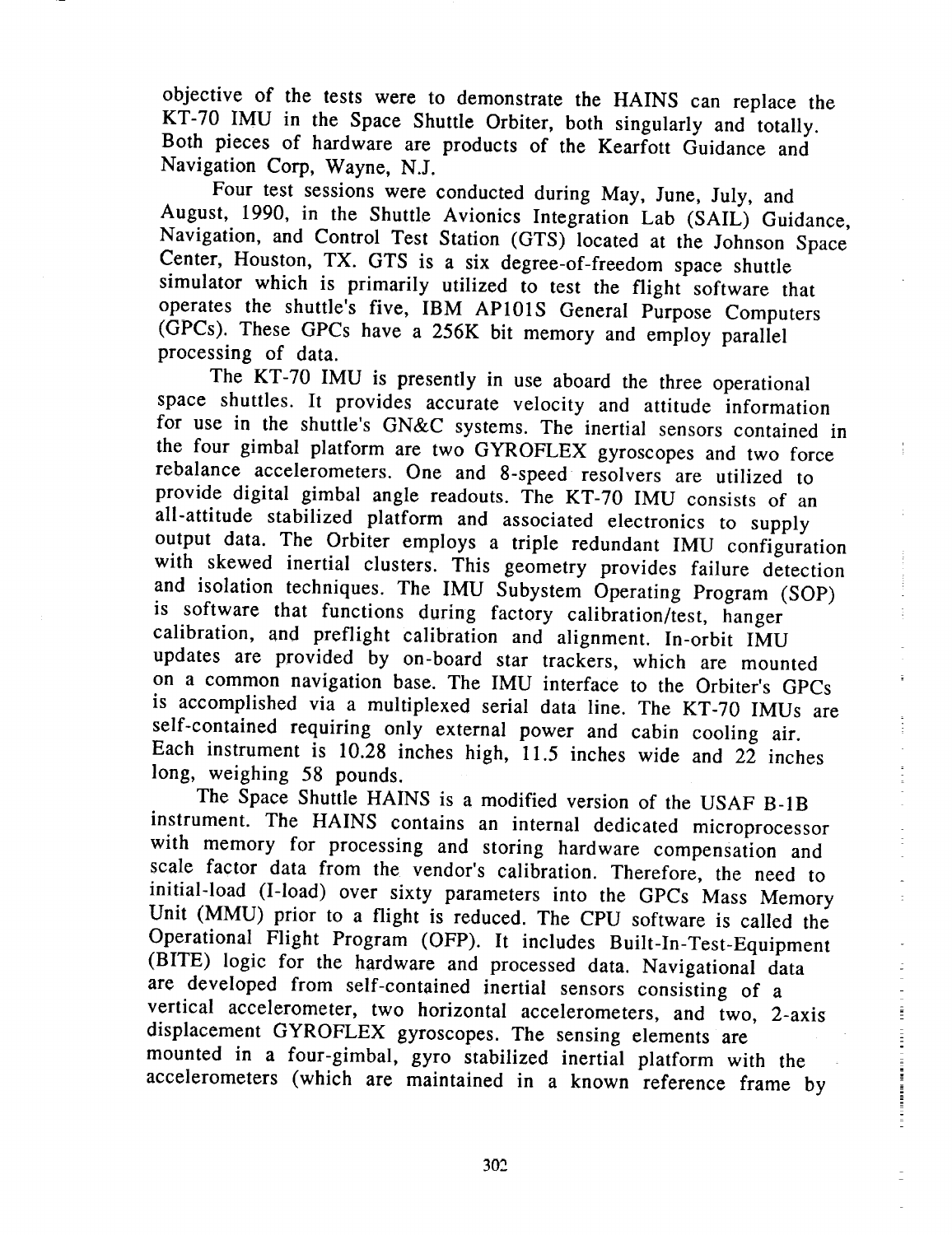the gyroscopes) as the primary source of information. Attitude and heading information is obtained from resolver devices mounted between the platform gimbals. The HAINS is 9.24 inches high, 8.49 inches wide, and 22 inches long, weighing 43.5 pounds.

An inertial navigation system (INS) has: A) sensors that detect instananeous vehicle linear acceleration along three orthogonal axes, and B) derives vehicle linear velocity and position and vehicle attitude and heading. The combination of these two features makes a selfcontained system. With respect to the space shuttle, feature A is presently performed by the KT-70 IMU while feature B is performed by the GPCs.

## Differences between the KT-70 IMU and HAINS

There are a variety of differences between these two pieces of hardware.

HA!NS is smaller and lighter than the KT-70 IMU. HAINS has the capability to be internally torqued by its own microcomputer while the KT-70 IMU is externally torqued by commands from a GPC. The HAINS has one resolver for each axis while the KT-70 IMU has two resolvers per axis. The HAINS gyro error parameters are monitored by the self-contained CPU and transmitted to the GPCs through the MUX card and multiplexer. On the KT-70 IMU, these parameters are stored in and monitored by a GPC. The HAINS takes a longer amount of time than the KT-70 IMU to spin-up and spin-down due to braking circuit design. A Stat value of 3F, on the Ground IMU Control/Monitor display, indicates the IMUs are completely spun up. See Firgure 1. The HAINS gyroscopes contain a gold plate that reduces gyro drift rate trending. Trending is the long term change in a parameter. The HAINS accelerometers allow for a tighter deadband. Not all of the HAINS capabilities are used in the Space Shuttle version because of the need to maintain transparency with the KT-70 IMU.

Initial-loads (I-loads) are predetermined values for various parameters (e.g., gyro errors). I-loads for the HAINS or KT-70 IMU vary from Orbiter Vehicle to Orbiter Vehicle.

#### Test Descriptions

Four test sequences, each consisting of five test cases, were conducted for approximately one week over the four month period of May, June, July, and August, 1990. The approach for the first three of the test sequences consisted of integrating one HAINS at a time into the GTS in combination with the KT-70 IMU, until a full complement of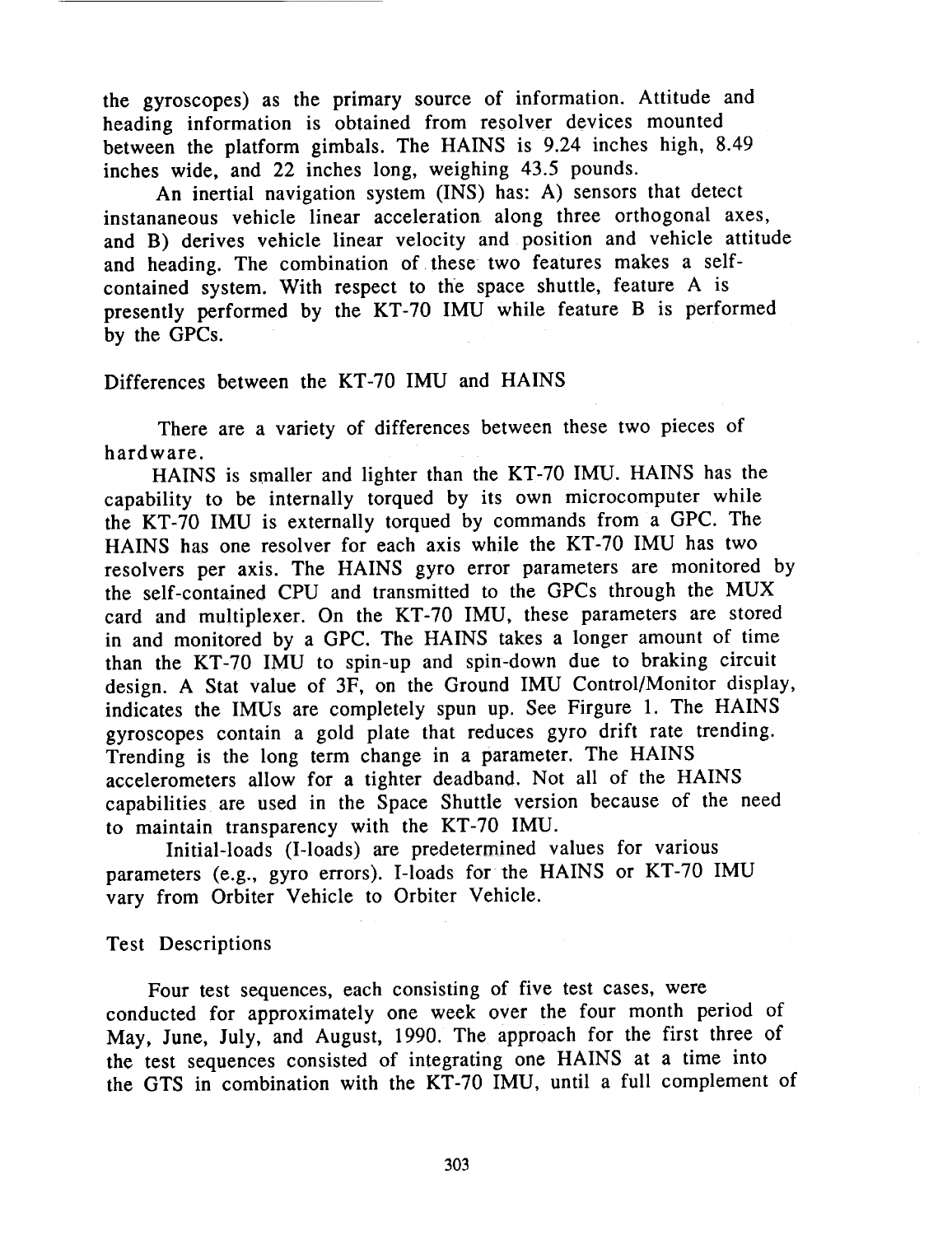three HAINS formed the test configuration for the third sequence. Test sequence 4 consisted of five special cases. See Table 1A and B. The GPCs were loaded with OI-8F flight software with both nominal and  $\frac{1}{2}$  of the solution of  $\frac{1}{2}$  flight software with  $\frac{1}{2}$  flight software with  $\frac{1}{2}$  flight  $\frac{1}{2}$  flight software with  $\frac{1}{2}$  flight software with  $\frac{1}{2}$  flight software with  $\frac{1}{2}$  flight sof Lloads were determined at the  $R$ <sup>INS</sup>

I-loads were determined at the ISL.<br>The IMU Redundancy Management (RM) routines were tested by inserting a delta bias into a HAINS during an IMU dilemma condition and observing the decelering  $\epsilon$  the  $\epsilon$  into a HAINS during an IMU distribution  $\epsilon$ 

May 1990 Testing Session

- A) One HAINS (Slot 1) and Two KT-70 IMUs
- B) All three instruments were controlled from the cockpit. Because there was no Launch Data Bus, the Launch Processing. System (LPS) only monitored downlisted data from the GPCs. The LPS is a duplicate of the actual ground station equipment  $T_{\text{max}}$  is a duplicate of the actual ground station equipment  $t$ hrough countdown and liftoff through countdown and liftoff.
- 
- June 1990 Testing Session<br>A) Two HAINS and 1 KT-70 IMU (Slot 3)
	- B) All three instruments were controlled from the cockpit except one test they were controlled from the LPS. Downlisted data from the  $CDC$  wes manitored at the LPS. Downlisted data from the GPC was monitored at the LPS.
- July 1990 Testing Session<br>A) Three HAINS
	-
	- B) All three instruments were controlled from the LPS through the Launch Data Bus (LDB). Downlisted data from the GPCs was monitored at the LPS. Raw redundant gyro data is what comes out of the IMU and contains noise. Compensated redundant outo data is filtered (second endored) by the CDO  $\epsilon$

- May, June and July Test Sessions<br>A) Test Case 1: Orbiter Vehicle (OV) in horizontal position to  $\epsilon$  simulate change out of units in the KGC. O  $\lambda$  is  $\lambda$  $S_{\text{no}}$ ility (ODE)
	- $\text{C}$  $\theta$  on the ned environment on-the-pad environment

- August 1990 Testing Session<br>A) Two HAINS and 1 KT-70 IMU (Slot 1)
- B) All three instruments were controlled from the LPS.
- $\overline{N}$  All five to the neighbourse  $\overline{A}$  is the second of  $\overline{A}$ .  $\gamma$  all fine tests in the vertical position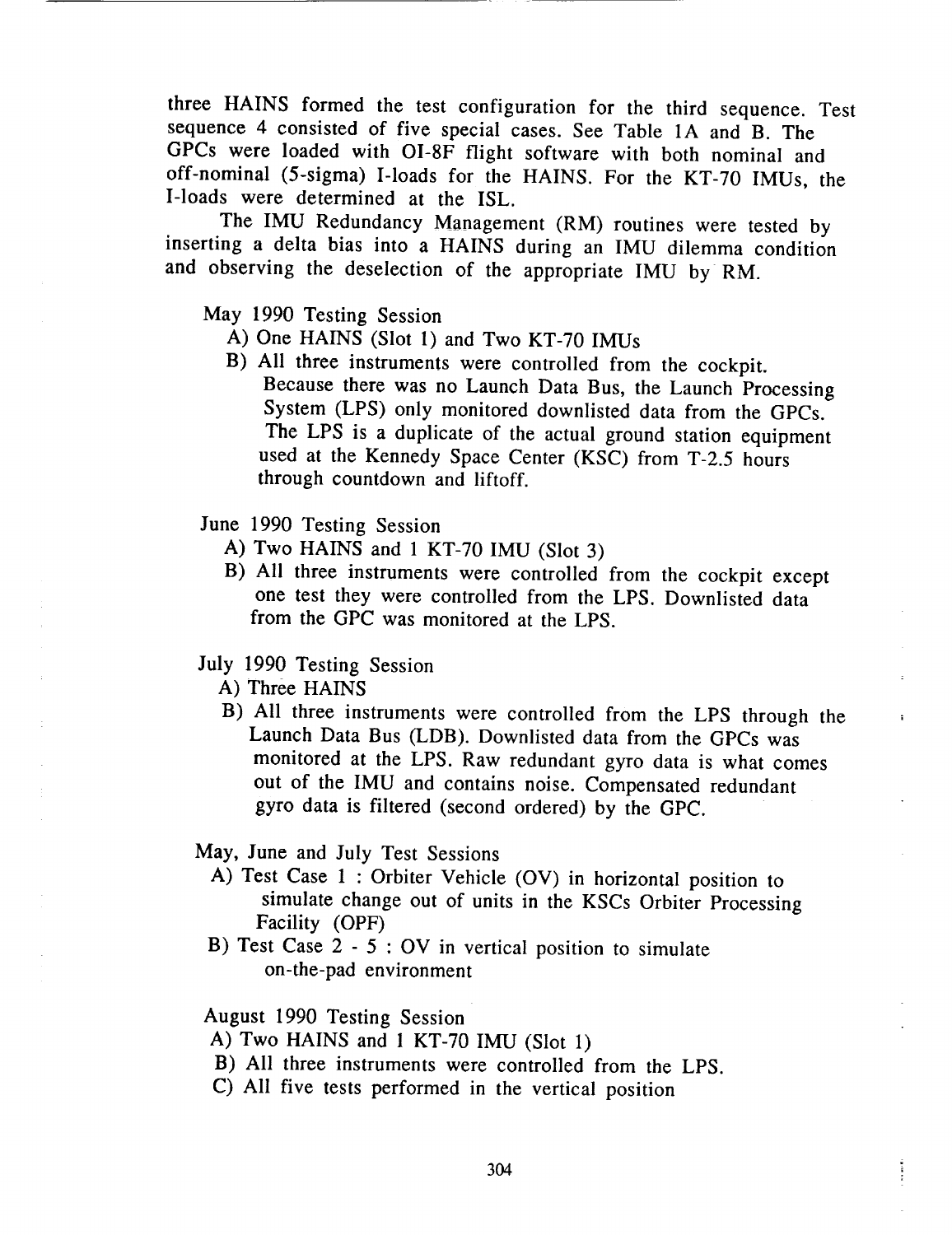Hanger Calibration A (HCA)

Each IMU is moved through 25 predefined cluster orientations. Using the measured acceleration and drift as measured by the accelerometers at each position, accelerometer biases, scale factors, symmetry, and misalignments as well as gyro bias scale factors, sensitivities, mass unbalances, drift and misalignments are calibrated. All three IMUs are commanded simultaneously in the operate mode. Item 20 on Spec 104 , the Ground IMU Control/Monitor Spec, is used to request initiation of this procedure that takes approximately six hours. See Figure 1. Item 28 on Operational Sequence (OPS) display 9011 (GPC Memory) indicates the position number  $(0001 - 0013)$  of the IMU cluster calibration being performed at that time. See Figure 2. During the hanger calibration, one of two sets of transformation matrices, describing desired platform orientations relative to the navigation base, is loaded into the GPC. Two distinct sets are available as a contingency provision to allow for alternate launch parameters.

Preflight Calibration A (PFCA)

Each IMU is sequenced through 13 platform or cluster positions, two times: the accelerometers are set in high gain for the first pass, and, in low gain in the second pass. All gyro calibration data and the high gain accelerometer calibration data are collected in the first pass. The second pass is to collect data for the low gain accelerometer calibration. A two minute delay is required for the accelerometers to stabilize following each gain change. A subset of the accelerometer and gyro compensation parameters are updated. This procedure will calibrate all selected IMUs in the operate mode and takes approximately two hours. The launch pad preflight calibration is started no earlier ithan 15 hours prior to launch. The calibrated parameters are valid for 17 hours, thus providing at least two hours of on-orbit use before degradation. The IMUs will remain in the operate mode from the beginning of this calibration through launch.

Compensation Criteria (C-Crit)

The compensation criteria provides a basis for accepting or rejecting the results for an IMU calibration. It is used at the Kennedy Space Center to evaluate unit health. For example, the compensation criteria for the KT-70 IMU is 0.035 degrees per hour of drift while for the HAINS it is 0.006 degrees per hour.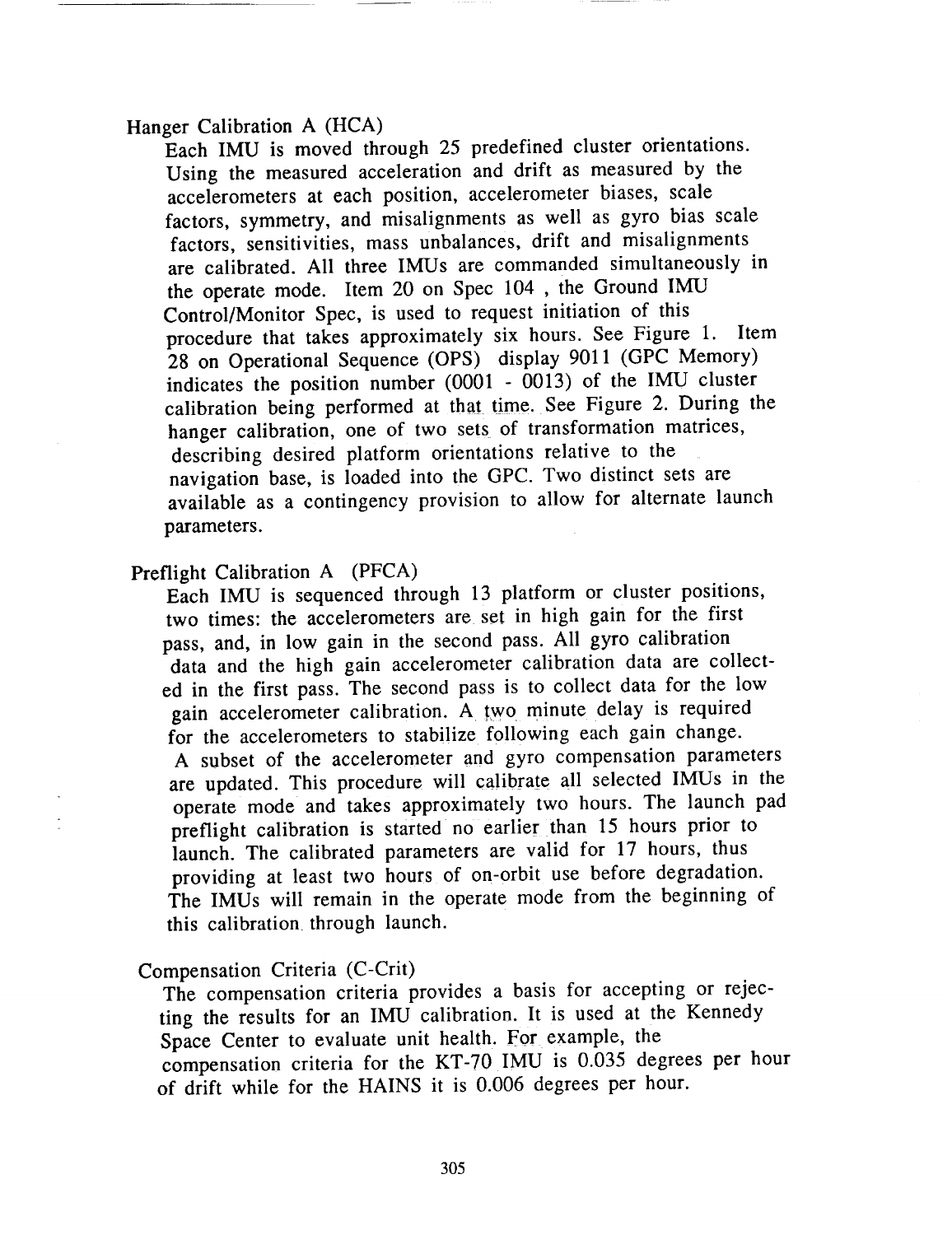#### Platform Positioning

The IMU gimbals are reoriented and then fixed (or caged) in place. The IMU-caged orientation is defined as the point at which all resolver outputs are zero. Physically, this causes the IMU platform to lie parallel to the nav base. Thus, the nav base and platform coordinate axes are parallel. This procedure takes approximately two minutes.

#### Attitude Determination

Resolver (attitude) and velocity data is used to determine the orientation of the navigation base to the North-West-Up (launch pad) coordinate frame for each operating IMU. A gyrocompassing technique is used to determine the position of north, west, and up relative to cluster position. This procedure, in conjunction with the gimbal angles, is used to define the navigation base to NWU transformation. The transformation is a prerequisite for running all subsequent options involving alignment and calibration. This procedure takes approximately four minutes. It is required whenever the Orbiter has been moved on the ground or the transformation data may have been destroyed in the GPC memory.

i

Ě.

 $\begin{array}{ccc}\n\mathbf{1} & \mathbf{1} & \mathbf{1} & \mathbf{1} \\
\mathbf{1} & \mathbf{1} & \mathbf{1} & \mathbf{1}\n\end{array}$ 

1991 - 1991 - 1991

 $\overline{a}$ 

# Preflight Platform Alignment

A preflight platform alignment, consisting of a gyrocompass alignment and velocity/tilt initialization, is performed for each IMU after the preflight calibration is completed. The purpose of this alignment is to position the platforms to the desired orientation for launch, to maintain this orientation until T-20 minutes (OPS 1 transition), and to provide platform orientation data to the GPCs. The gyrocompass phase of the preflight alignment positions the IMU platforms relative to the navigation base reference systems. The desired orientation loaded into the GPC during hanger calibration is used for this alignment. Since the navigation base orientation relative to the launch pad is known, this alignment actually positions the IMU platforms to a desired orientation relative to the NWU coordinate frame whose origin is at the launch pad.

Velocity/tilt initialization estimates the tilts and drifts experienced by the IMU's due to the Earth's rotation and gravity effects while awaiting the OPS 1 transition. Preflight platform alignment takes approximately 48 minutes.

# Gyrocompass Alignment (GCA)

The platforms are moved to skewed launch orientations defined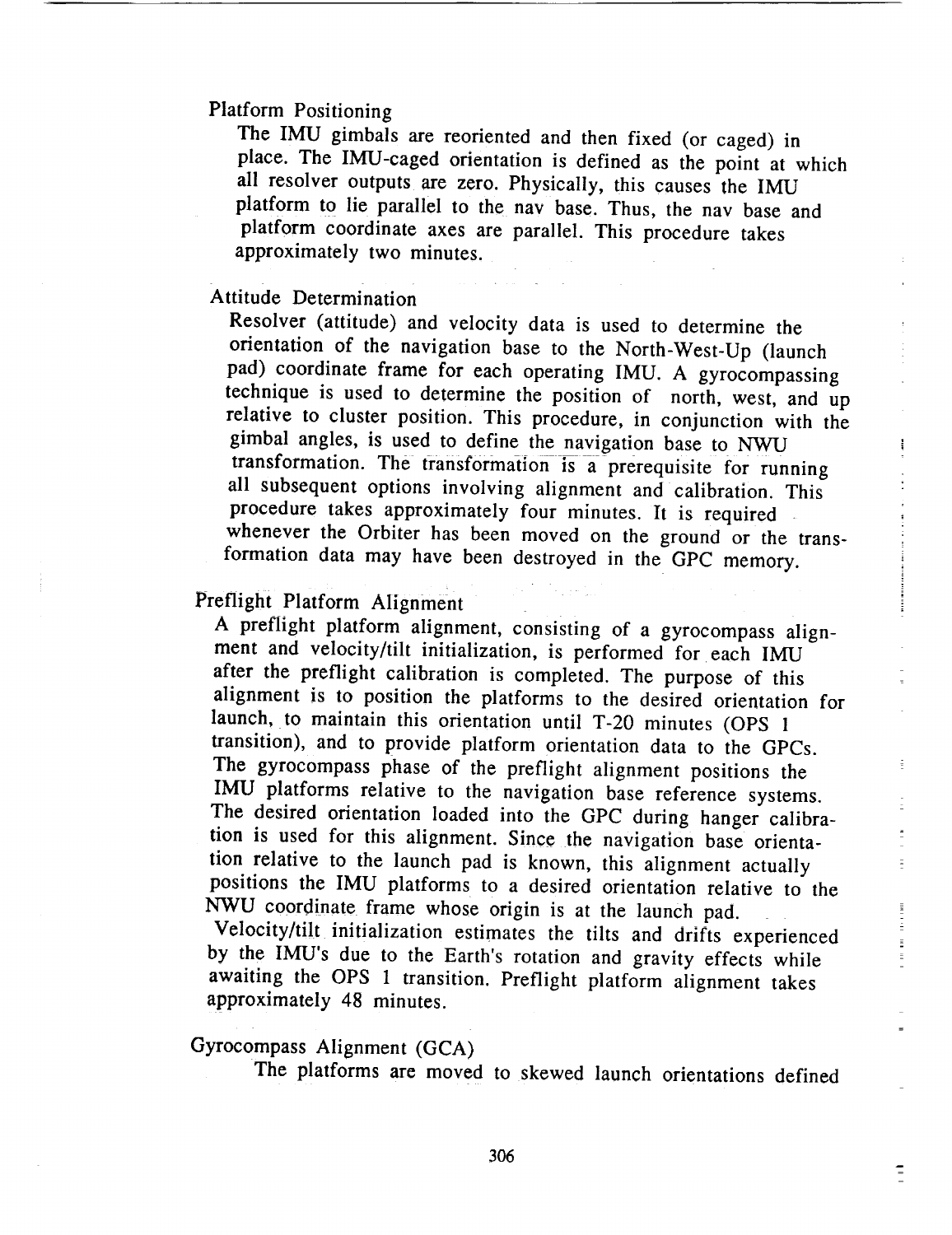with respect to the navigation base. The platform skewing is primarily for redundancy management purposes and also prevents more than one IMU experiencing gimbal flip at the same time. During this phase, the IMUs are placed in two orientations relative to the NWU coordinate system. These two orientations differ only in a 90 degree rotation about the up axis. Data is collected for 90 seconds by the accelerometers to remove any misalinement due to the reorientation. The accelerometers are used here because their accuracy is much better than the resolvers and the acceleration due to Earth rotation is definitely known. Therefore, any unexpected acceleration is due to IMU misalinement. Once this misalignment is nulled, the platform is torqued about the north axis to compensate for the Earth's rotation. Data is then collected for ten minutes to measure platform drifts. This sequence of data collecting is repeated at the second orientation. *Also* the relative attitude errors for each IMU pair are computed using resolver data. This is then repeated using accelerometer data. These two values are subtracted and transformed into body coordinates. A factory-calibrated relative resolver error term is then subtracted. At the end of the GCA, a relative gyrocompassing goodness test is performed on each IMU pair (1:2, 1:3, and 2:3). Failure to pass the goodness test will be indicated on the Ground IMU Control/Monitor display (FAIL will appear under GYROCOMP). Success of the goodness test is depicted on this display when the *Hardware Bit Indicator* changes from 8010 to 8000 thus signaling the switch of the Capacitive Reset Integrator (CAPRI) Scale Factor Gain Setting from high to low. See Figure 1. GC Fail = 0000, on GNA TOC display GC Align, also verifies a successful GCA. This procedure takes approximately 38 minutes. At the end of GCA, the software will automatically advance to Velocity/Tilt.

# Velocity Tilt

The platforms are torqued at Earth's rotational rate, keeping the skewed launch orientations (set up by GCA) constant with respect to the navigation base. This establishes the drift experienced while waiting for the OPS 1 transition and amounts to less than 200 arcseconds per axis between IMUs. These drifts measured by the accelerometers are used to develop a compensation which is applied to the gyros from the OPS 1 transition to T- 12 seconds. They are also used to compute the current platform to M50 reference stable member matrix (REFSMMAT) at the OPS 1 transition. This procedure takes approximately ten minutes, at which point, CPLT appears under GYROCOMP on the Ground IMU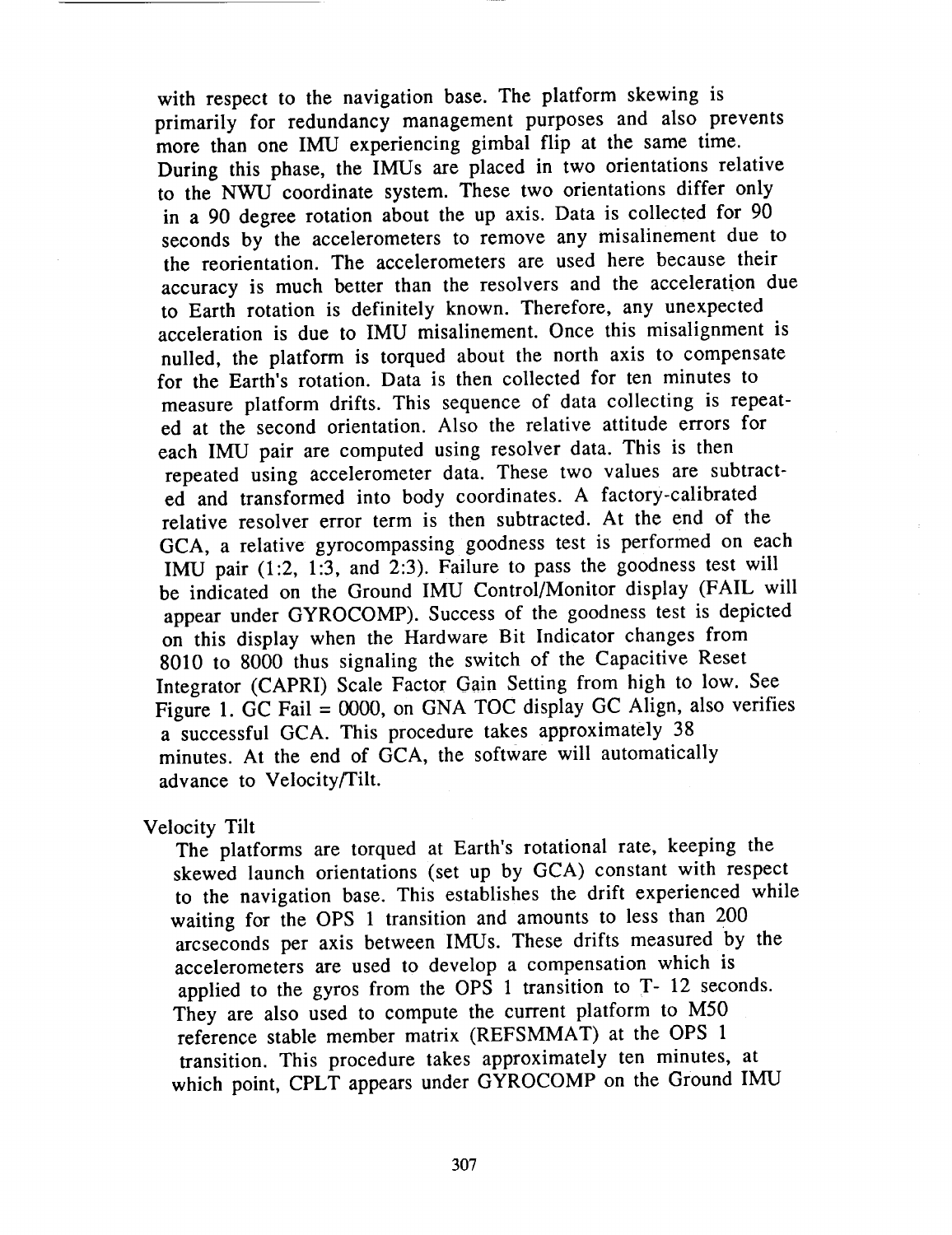Control/Monitor display. VT Fail = 0000 indicates a successful completion of Velocity Tilt. At the same time, the software will begin performing a level axis tilt test on each platform three times per second.

Inertial Reference Alignment Monitoring System (IRAMS) The IRAMS was designed to monitor IMU health, measure misalignments, predict launch hold time, and correct misalignments (if necessary) to avert a scrubed mission. IRAMS determines IMU platform misalignment while holding on the launch pad. The IRAMS computes and displays values of gyro drift compensation needed to correct the misalignment over a specified period of time. IRAMS will monitor to determine if the misalignment was corrected. See Figure 3.

#### Inertial

This submode is requested by the crew using a keyboard item entry. It provides users with attitude and velocity data for flight computations. It also provides IMU torqueing to compensate for gyro drift. At the OPS 1 transition, the IMUs enter the "tuned inertial" drift compensation mode. It is "tuned" because a compensation factor, computed in the velocity tilt, is applied to the IMU gyro torqueing signals to account for the estimated drift, keeping the platforms aligned to the M50 coordinate system. The total accumulated IMU velocity data is compensated for accelerometer errors in order to support the navigation and redundancy management functions. The gimbal angles are compensated and made available to navigation and user interfaces. At T-12 seconds, this compensation is removed and the IMUs enter "free inertial" mode. The IMUs are now flight ready. If a technical hold is imposed (launch delay encountered) between gyrocompass alignment and T-20 minutes, the inertial orientation of the IMU platforms computed from velocity tilt will differ from the current REFSMMAT expected for a nominal on-time launch. Since many ground systems supporting the Orbiter's GN&C functions use the current REFSMMAT, it is imperative that these ground systems incorporate the REFSMMAT computed by the Orbiter's Onboard Primary Flight Software at T-20 minutes. These REFSMMAT will be made available to the ground through telemetry (TLM) downlink.

If a technical hold is imposed after transition to OPS-1, the computed current REFSMMAT remains unchanged; however, veltilt drift compensation may be degraded with a resultant differ÷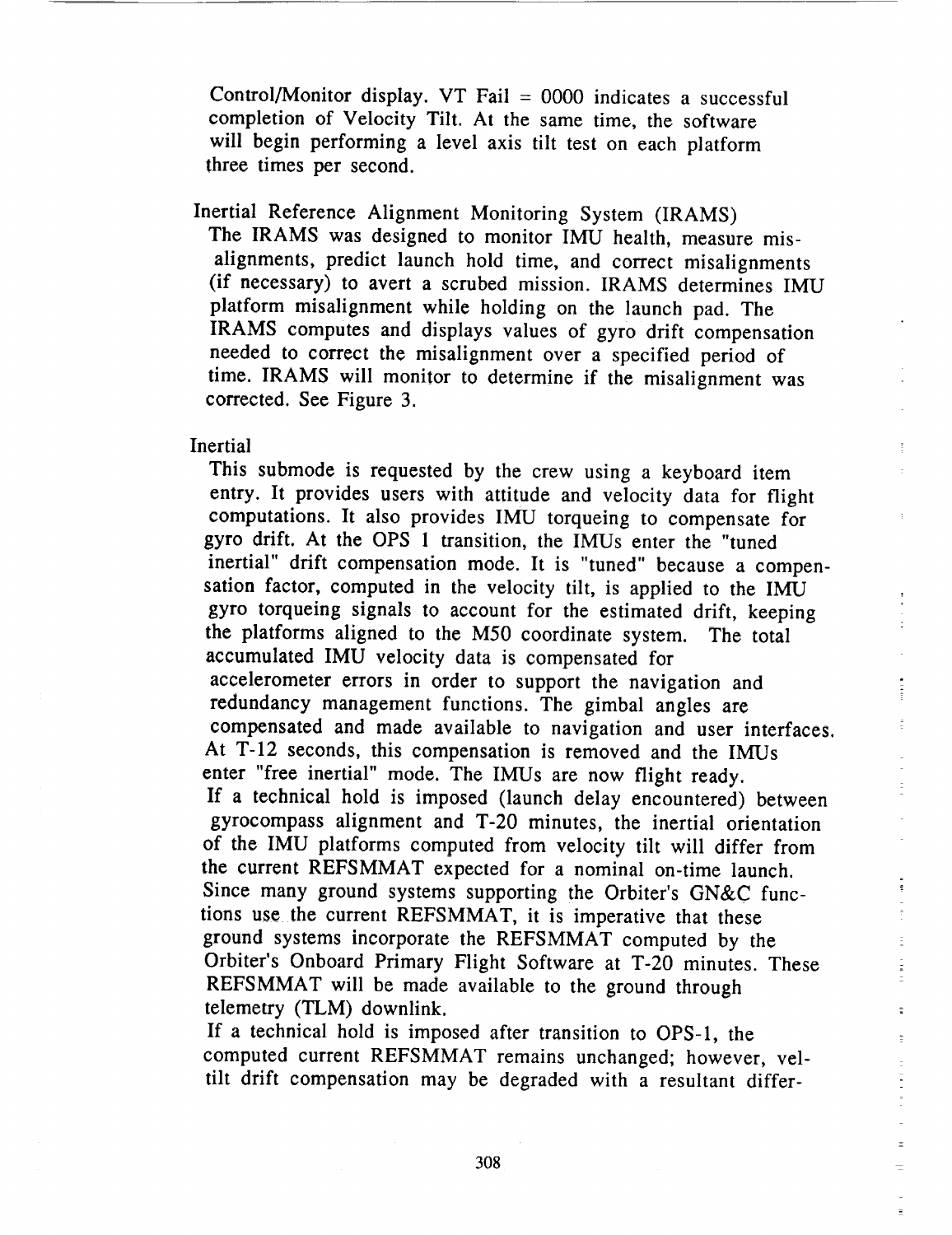ence between the actual platform positions and the positions described by the current REFSMMATs. This status can be monitored from the ground and if limits are reached, the count must regress to some time prior to GCA in order to realign the IMU platforms.

Redundant Gyro Monitor (RGM)

For simulated on-orbit operation, a redundant gyro monitor test was performed for a roll, yaw, and pitch axis on the Dynamic Motion Simulator (DMS). This table and associated controls allowed for an all-attitude, unlimited rotation of the HAINS and KT-70 IMU in three orthogonal axes. By programming the slope of the frequency sweep, the angular acceleration and the time span of constant rate were accurately controlled. The DMS was tilted to a 45 degree angle from the reference position (launch orientation) in each axis. Starting from the horizontal position, the table was ramped to a rate of 13 degrees/second. It returned to zero degrees/second by the time the table reached a 45 degree incline. This procedure provided a means to calculate the staleness of the resolver angle data. It also checked the IMU's stability and performance under normal on-orbit maneuvering conditions. The table was ramped through a zero to thirty to zero degree/second cycle during testing in August. An IMU platform is capable of remaining inertial for vehicle rotations of up to 35 degrees/second and angular accelerations of 35 degrees per second squared.

Redundancy Management (RM)

The IMU RM scheme consists of a selection filter (SF) and fault detection, identification, and reconfiguration (FDIR) software. The SF selects the best data from the available IMUs. FDIR searches for faulty data, attempts to identify the IMU producing the data, and if successful, reconfigures the SF to exclude data from the faulty IMU.

The RM software is divided into two distinct areas, attitude RM and velocity RM. The purpose of the attitude SF is to choose one IMU as the attitude source for the GN&C software. The purpose of the velocity SF is to choose the best available data from the IMUs for use in propagating the Orbiter's state vector. Depending on the number of available IMUs, the SF uses different schemes to determine which IMU to use. Mid-select and averaging techniques are used in the data selection process.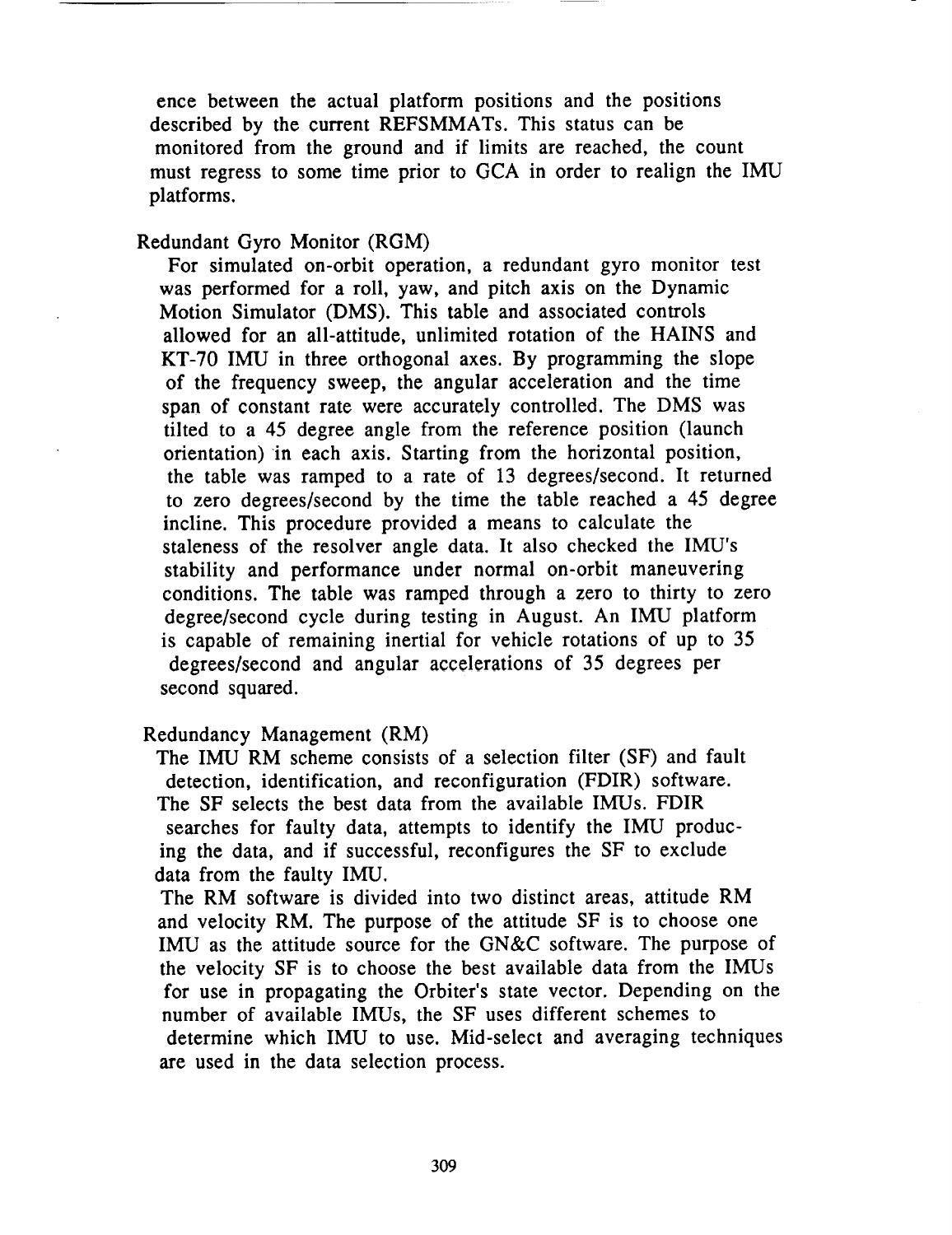On-Orbit IMU-to-IMU Alignment

When at least one IMU is already in alignment, this option is available to reposition any IMU(s) back to the desired cluster orientation with respect to inertial space. The aligned IMU is used as reference. Because the platforms are both slew and torqued, this type of alignment is fast and should be used when large misalignment angles are present. IMU-to-IMU alignments do not use star tracker or Crew Optical Alignment System data.

## Results, Analysis, and Interpretation

Spin-up and spin-down time for the HAINS took 90 seconds while the KT-70 IMU took 37 seconds. The 53 second difference is due to the HAINS braking circuit design.

A total of ten Hanger Calibration A's were performed with excellent results. Three tests had the IMUs oriented horizontally to simulate the change out of units in the KSCs OPF. The other seven calibrations had the IMUs vertically oriented to simulate an on-the-pad environment. Three of these tests were initialized with 5-sigma off-nominal I-loads while the other four tests had nominal I-loads. Sample results are presented in Table 2. HCAs successfully calibrated the HAINS offnominal 5-sigma I-loads.

A total of 16 PFCAs were performed with the IMUs in the vertical orientation with excellent results. The initial conditions for these PFCAs consisted of either nominal I-loads or previous SAIL calibrations via a Mass Memory read. Sample results are presented in Table 3.

A total of 38 preflight alignments were performed successfully. An example of HAINS GC results are presented in Table 4. Accelerometer and gyro performance was good. The requirement for the gyro restraint drift terms is 0.018 deg/hr over a year (3-sigma).

The Tuned Inertial/Extended Launch Hold tests perhaps best depicted the significant improvement of performance realized in the HAINS design. Holds of up to three hours in tuned inertial were successful. The IRAMS monitored platform drift and consistly predicted launch hold capability in excess of the four hour specification requirement.

t.

 $\frac{1}{2}$ 

Two series of *OPS* Trans were performed successfully. During simulated powered ascent (OPS 1, Liftoff through Orbit Circularization Maneuver Coast) and using the PASS, less torque commands were issued to the HAINS than KT-70 IMU. This decrease can be attributed to the HAINS gyro error parameters being internally compensated.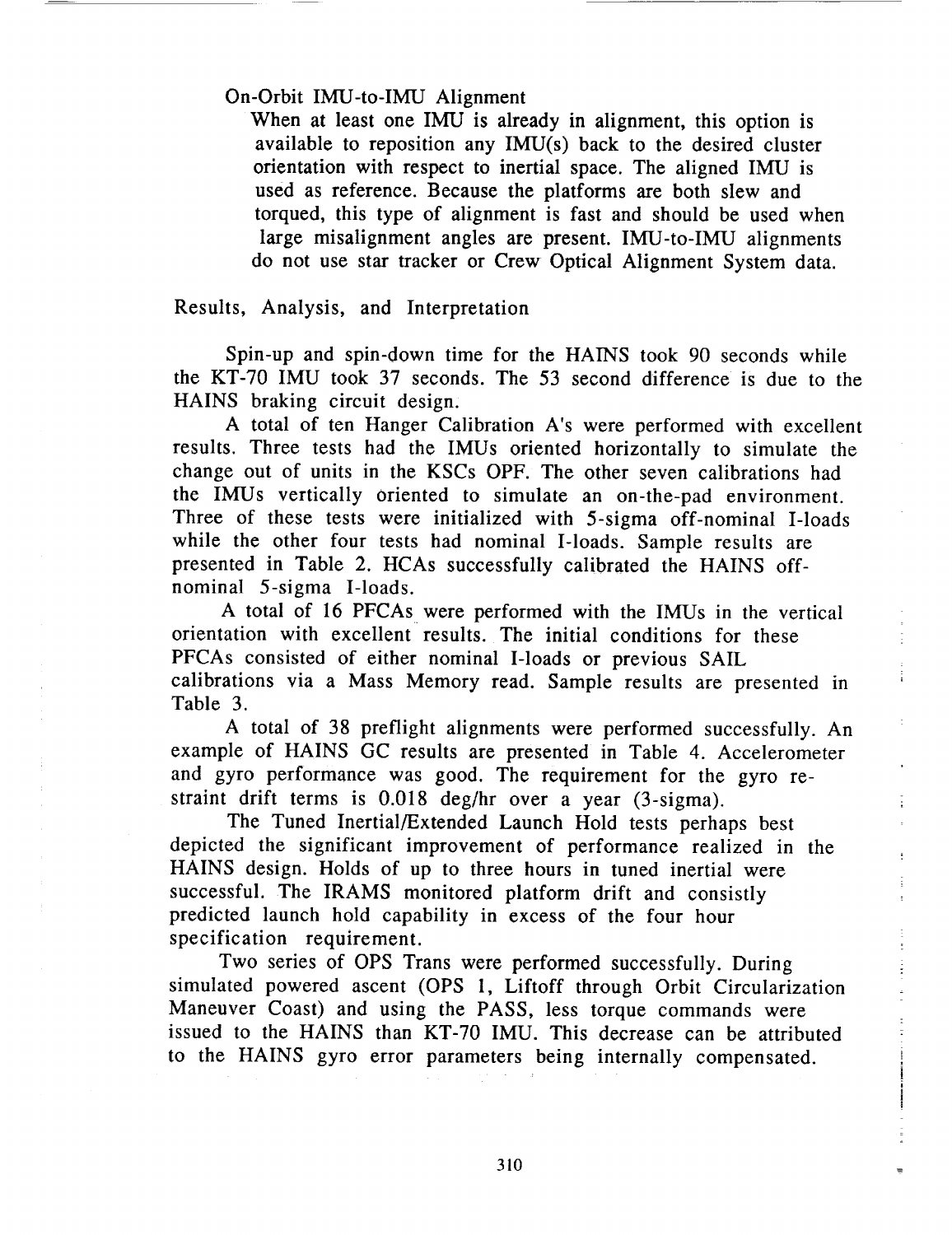During each of three runs, one IMU was deselected and a large delta gyro bias was patched via a keyboard input to one of the remaining selected IMUs, in each case a HAINS. This tested the ability of PASS RM to properly fail a badly drifting HAINS in a RM attitude dilemma scenerio. With a delta bias of 4 deg/hour to the y-gyro (DFY) of IMU-3, RM correctly failed IMU-3. With a delta bias of 4 deg/hr input to the x-gyro (DFX) of IMU-2 resulted in the correct fail of IMU-2. With a delta bias of 4 deg/hr input to the z-gyro (DFZ) of IMU-3 resulted in the unexpected fail of IMU-2 instead of IMU-3 as intended. This result disclosed a shortcoming on the part of RM to detect a failure solely in the z-gyro axis. A RM dilemma occurred in about two minutes. For all three runs, the bias was removed followed by a successful IMU-to-IMU alignment and IMU reselection in MM201. The time required for realignment depends on how far the IMU was out. The maximum torque rate is 100 degrees/hour.

The RGM results show no consistent pattern in the data during the indicated disturbances to the DMS. The test attempted to detect disturbances to the redundant gyro when the DMS was rotated sequencially about each of its axes by a high step input command. Large rate step inputs to the DMS were not obviously discernible in the RGM output of either the HAINS or the KT-70 IMU, but the test did show that the HAINS RGM output was compatible with the KT-70 RGM output. It suggests that this parameter may be unreliable when used as a means of deselecting a drifting IMU during an attitude miscompare in the RM dilemma case.

A run with artifically introduced errors to drive the clusters off tested the IRAMS Uplink capability. This was accomplished with a patch to insert errors prior to the start of the Prelaunch sequence. The errors were as follows: IMU1 DIXE =  $0.107$  deg/hr, IMU2 DSXE =  $0.207$  $deg/hr$  and IMU3 DSXE = 0.217 deg/hr. The test had two uplinks, the first being the IRAMS correction drift values and the second being the restoration of the initial I-load drift compensations. The performance was good and the uplink capability was adequately demonstrated. The maximum tilt error was 107 arcseconds in S/N 201 North tilt which was mostly due to the introduced drift errors. See Table 4.

There was a delay from the time the IRAMS correction values were determined and when they were actually applied. This accounted for the corrections of the misalignments not actually attaining zero.

#### Summary and Conclusions

This paper presented the description and explanation of comparison testing, as performed in the SAIL, between the HAINS and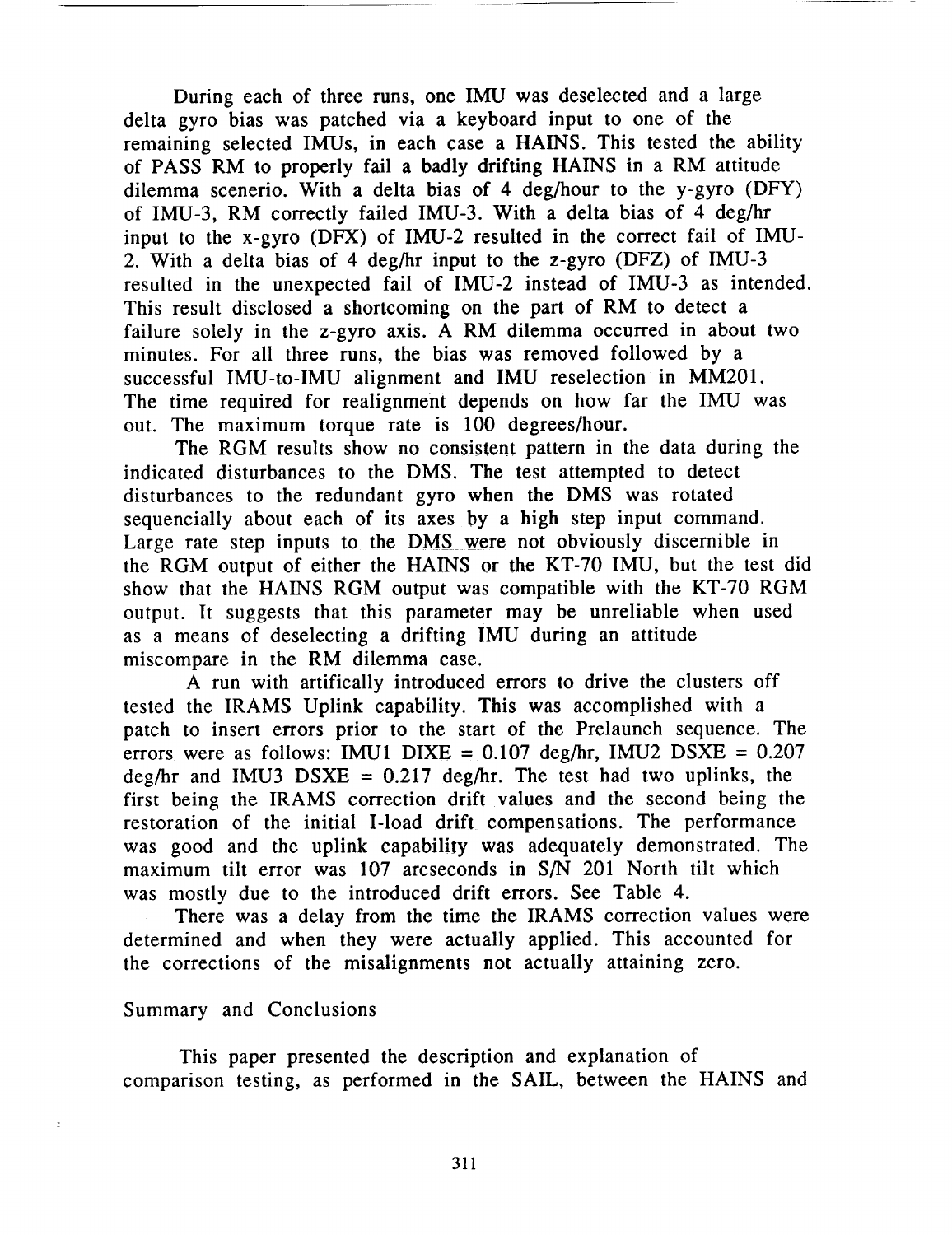the KT-70 IMU. The instruments were evaluated during various operational sequences and major modes of a space shuttle mission.

The HAINS performance in the SAIL demonstrated transparency of operation with respect to the KT-70 IMU. The concept of an internally compensated inertial navigation system is compatible with the Orbiter avionics system and flight software. The HAINS displayed a high level of performance accuracy previously unseen with the KT-70 IMU. The results obtained from the SAIL tests were generally well beyond the requirements of the procurement specificiation.

The HAINS will provide spares support, eventually phasing out the KT-70 !MUs. Flight rated HAINS will be swapped out with any KT-70 IMU that has failed in the three active Orbiters. The Endeavor, presently under construction in California, is being fitted with three HAINS. A full contingency (5) of IBM AP101S GPCs with O1-8 D/F PASS will fly on STS-42 in December,1991. But no firm date has been established when an *Orbiter* will fly with 3 HAINS and 5 new GPCs.

# Acknowledgement

The authors would like to recognize and thank Mr. Dan Harmon, of Lockheed Engineering and Systems Company, for his time, patience, technical expertise and assistance in the preparation of this paper.

They would also like to recognize Mr. Michael Tubielewicz, of Rockwell Space Operations Co., for his contribution in conducting these tests as well as Mr. George Larson of Rockwell International - Downey for his leadership in performing them.

# References

- 1) IMU Workbook, NASA/Johnson Space Center, Houston, TX, July 1980 and April 1987
- 2) William L. Swingle and Dr. Youngkook Kang, The Shuttle Inertial System, AIAA Paper 82-1559, Aug.1982
- 3) IMU Alignment Flight Procedures Handbook, NASA/Johnson Space Center, Houston, TX, April 1988
- 4) ISL Unit Test Evaluation of HAINS, NASA/Johnson Space Center, Houston, TX, Dec.1989
- 5) KT-70 IMU and HAINS Description Brochure, Singer Electronics Systems Div., Little Falls, N.J., 1983
- 6) Space Shuttle Orbiter Operational Level C Functional Subsystem Software Requirements, No. 10 & 13, Redundancy Management & IMU SOP, Rockwell International, Space Systems Div., June 1987
- 7) HAINS SAIL Prelaunch Performance Evaluation, D.B. Harmon, Nov. 1990
- 8) Verification Test Report for HAINS, G.R. Larson, Nov. 1990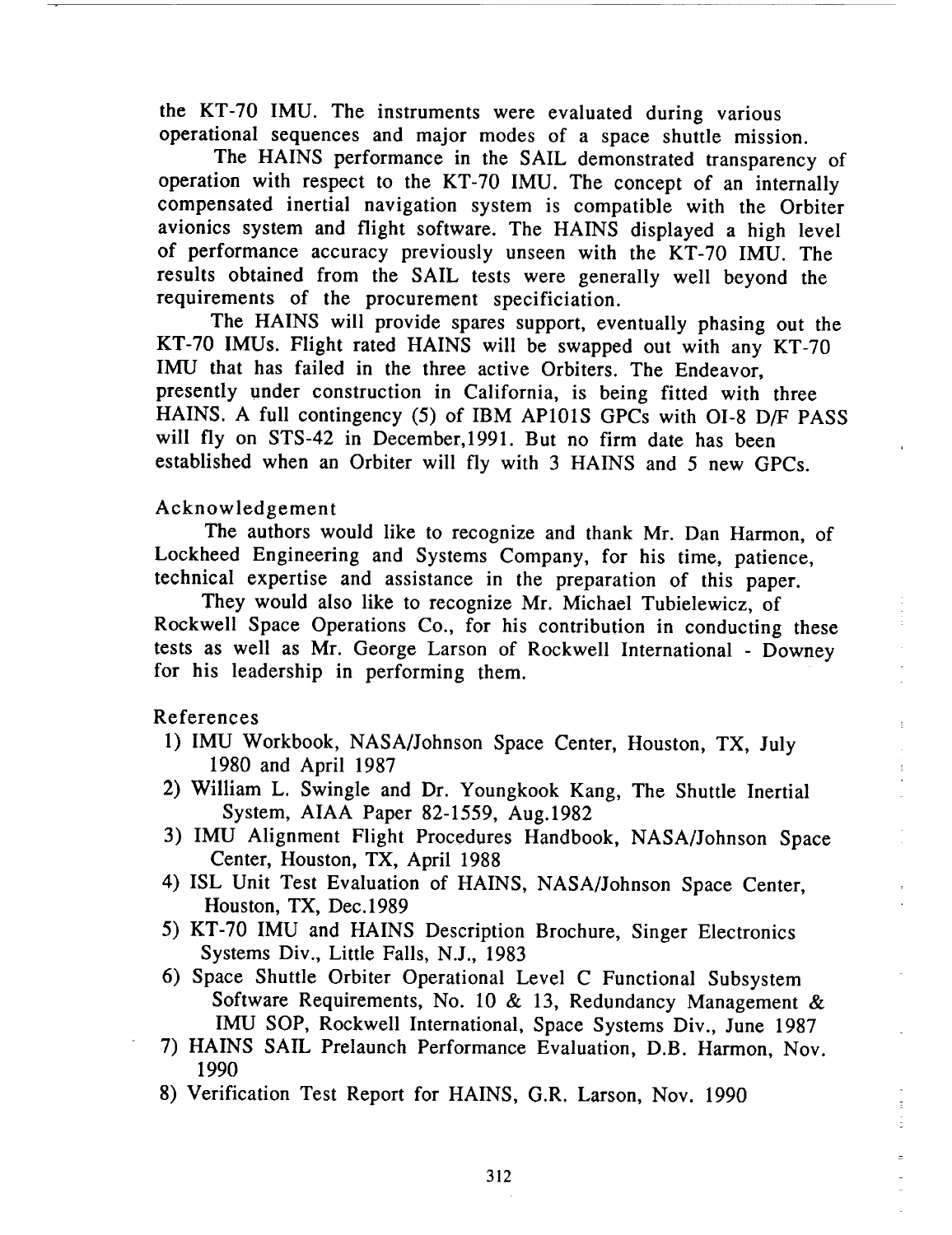| <b>GND IMU CNRL/MON</b>                        |                                                  |                                                                     | 4                                                                        | 366/23:59:59<br>000/00:00:00 |  |  |
|------------------------------------------------|--------------------------------------------------|---------------------------------------------------------------------|--------------------------------------------------------------------------|------------------------------|--|--|
| 1<br>$\overline{2}$<br>$\overline{\mathbf{3}}$ | 4<br>5<br>6                                      | $\overline{\mathbf{3}}$<br>$\mathbf{z}$<br>7<br>8<br>$\overline{9}$ | <b>SEL</b><br><b>IMU</b><br>$\mathbf{1}$<br>2<br>$\overline{\mathbf{3}}$ | 16<br>$17*$<br>18            |  |  |
|                                                | 357.92<br>1.15<br>2.97<br>.02<br>$-.50$<br>$-73$ |                                                                     | ATT DET<br><b>HNGR CAL</b><br>A<br>B                                     | $19*$<br>20<br>21<br>22      |  |  |
|                                                | $+ 1.43$<br>1.68                                 |                                                                     | PREFLIGHT CAL<br><b>GYROCOMP</b>                                         | 23<br>24                     |  |  |
| 8000<br>00<br>3F                               | 8000<br>00<br>3F                                 | 8000<br>00<br>3F                                                    | <b>INERTIAL</b><br><b>PLAT POS</b><br><b>TERM/IDLE</b>                   | 25<br>26<br>27               |  |  |
| *<br>M<br>10<br>$13*$                          | $\star$<br>11<br>$14*$                           | $\bullet$<br>M<br>$12*$<br>15                                       | <b>MM WRITE</b><br><b>READ</b>                                           | 28<br>29                     |  |  |
|                                                |                                                  | $\mathbf{1}$<br>121.23<br>121.23<br>.00                             |                                                                          | $\mathsf{C}$                 |  |  |

 $\tilde{\gamma}$ 

Figure 1.- The GND IMU CNTL/MON display.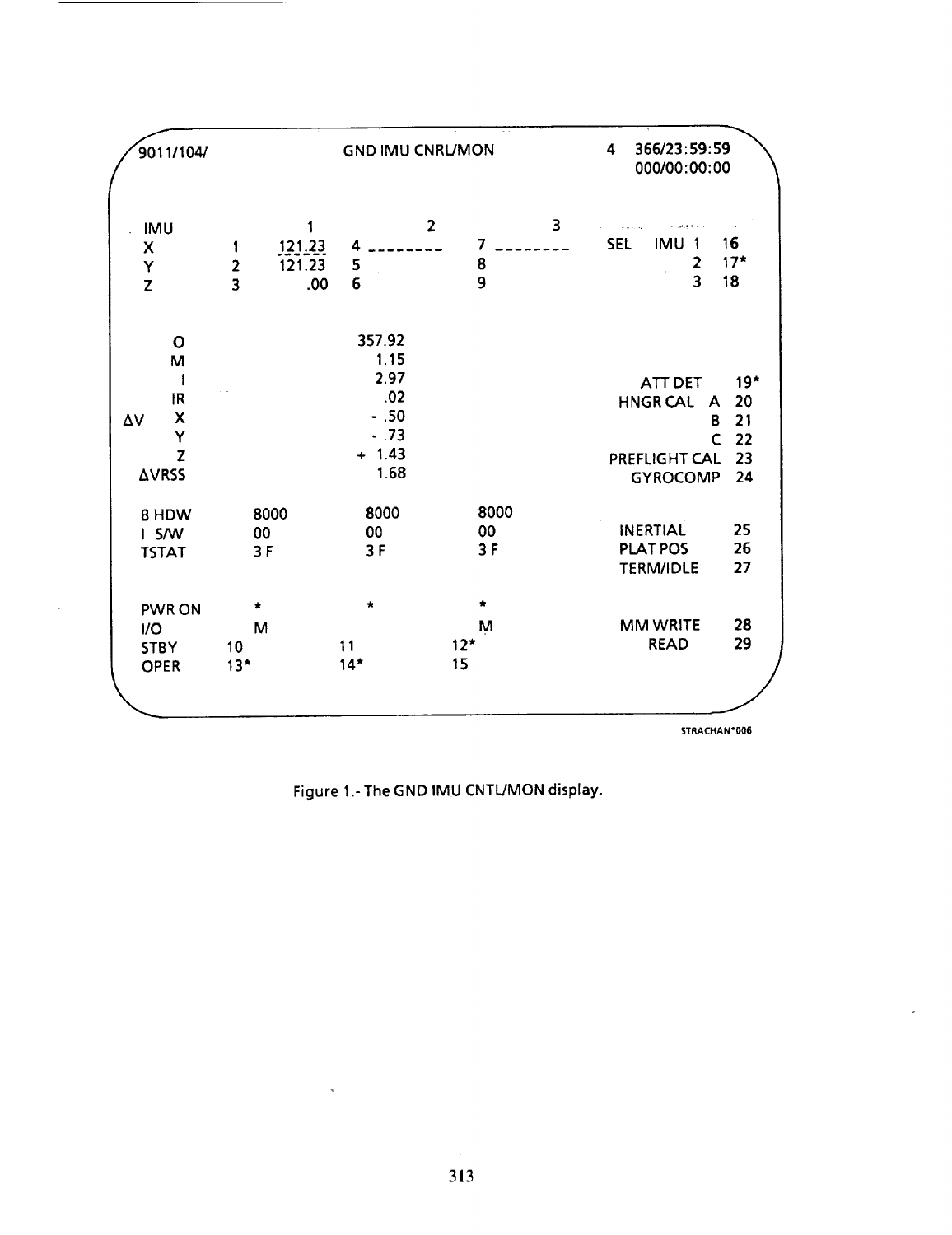| Volume |  | <b>Test Case Description*</b>                                                                                                                                                                                         |  |  |  |  |  |
|--------|--|-----------------------------------------------------------------------------------------------------------------------------------------------------------------------------------------------------------------------|--|--|--|--|--|
| 1      |  | KSC-OPF (Horiz); Nominal I-loads, HCA, PFCA, 3 GCAs                                                                                                                                                                   |  |  |  |  |  |
| 2      |  | KSC-PAD (Vert); Nominal I-loads, HCA, PFCA, 3 GCAs                                                                                                                                                                    |  |  |  |  |  |
| 3      |  | KSC-PAD (Vert); Nominal I-loads, PFCA, GCA, G9 Inertial,<br>GCA, OPS Trans to MM101, 3 Hr Hold (IRAMS), OPS Trans<br>to MM201, Delta Gyro Bias RM test, IMU-to-IMU Align                                              |  |  |  |  |  |
| 4<br>5 |  | KSC-PAD (Vert); Off-nominal (5-sigma) HAINS I-loads, HCA,<br>PFCA, GCA<br>KSC-PAD (Vert); Nominal I-loads, PFCA, GCA, OPS Trans<br>to MM101, 2 Hr Hold (IRAMS), OPS Trans to MM201, DMS<br>Step Inputs/RGM Noise test |  |  |  |  |  |
|        |  |                                                                                                                                                                                                                       |  |  |  |  |  |

 $\bar{z}$ 

 $\frac{1}{2} \left( \frac{1}{2} \right)$  ,  $\frac{1}{2} \left( \frac{1}{2} \right)$  ,  $\frac{1}{2} \left( \frac{1}{2} \right)$ 

 $\gamma_{\rm{p}}$ 

 $\cdot$ 

Table 1A.- Test **Case** Description for **Test Sequences 1,2,** & **3**

STRACHAN'001

 $\overline{\phantom{a}}$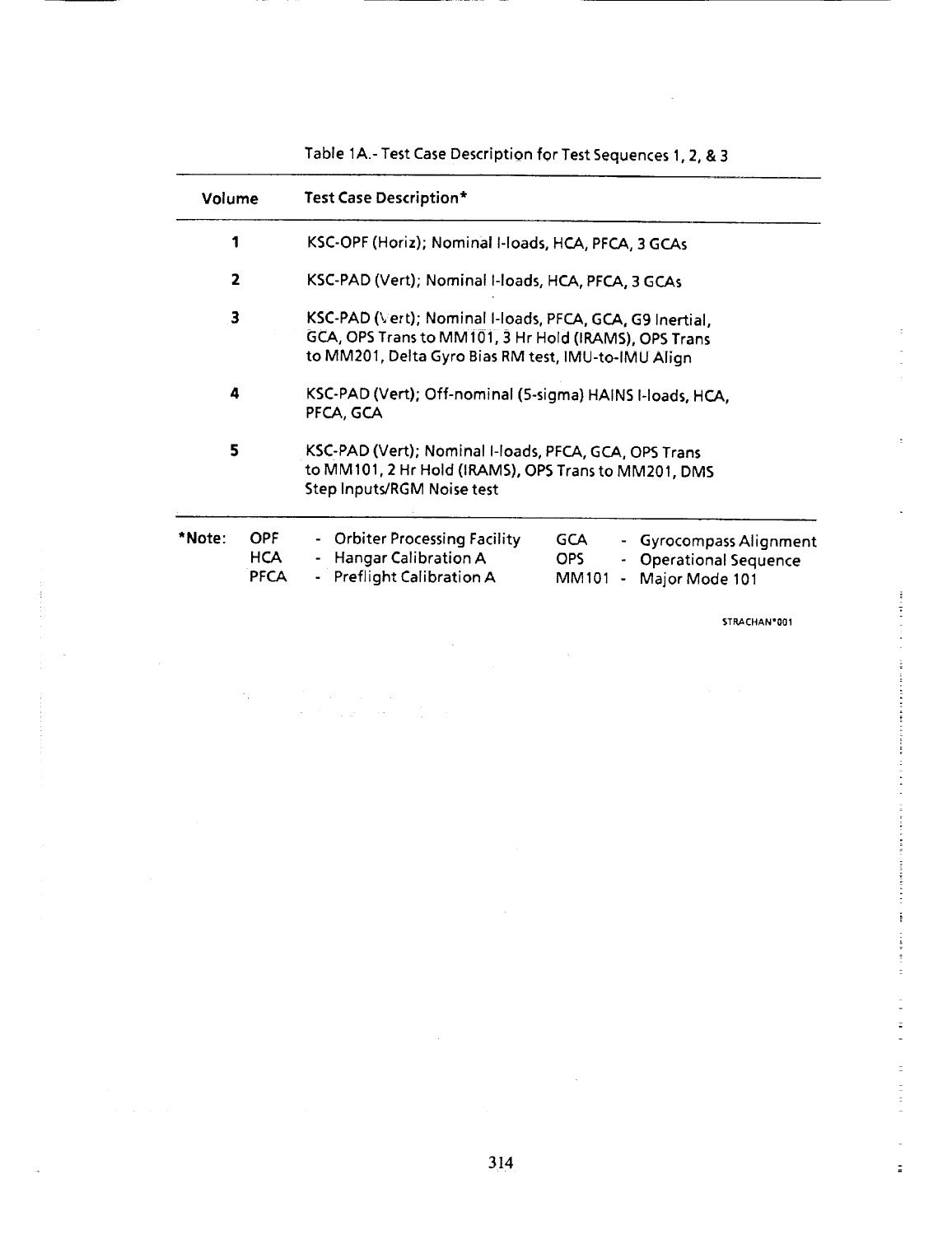| Volume         | <b>Test Case Description</b>                                                                                                                                                                                |
|----------------|-------------------------------------------------------------------------------------------------------------------------------------------------------------------------------------------------------------|
| 1              | KSC-PAD (Vert); Generic I-loads, HCA, MM Write, PFCA, GCA, OPS Trans<br>to MM101, 2 Hr Hold (IRAMS)                                                                                                         |
| $\overline{2}$ | KSC-PAD (Vert); MM Read, PFCA, GCA, OPS to MM101, 2 Hr Hold (IRAMS),<br>OPS to G9, GCA, OPS to MM101 3 Hr Hold (IRAMS), OPS to MM201, DES<br>IMU-1, Input Delta DFZ to IMU-2, RM dilemma test               |
| 3              | KSC-PAD (Vert); MM Read, PFCA, GCA, G9 Inertial, 1 Hr Hold, GCA, OPS<br>to MM101, 3 Hr Hold, Des IMU-1, Input Delta KOX to IMU-2, Accel. RM<br>test                                                         |
| 4              | KSC-PAD (Vert); MM Read, PFCA, GCA, OPS to MM101, 2 Hr Hold (IRAMS),<br>OPS to G9, GCA, OPS to MM304, GPC-2 to Stby, Restring IMU-2 to<br>GPC-4, IMU-2 to IMU-3 Align*                                      |
| 5              | KSC-PAD (Vert); Nominal I-loads, PFCA, GCA, BFS oneshot, OPS to<br>MM101, 2 Hr Hold (IRAMS), Uplink IRAMS Gyro Bias, Ops to G9, Insert<br>Misalign Patch, GCA, OPS MM101, 2 Hr Hold, Uplink IRAMS Gyro Bias |
| $4*$           | KSC-PAD (Vert); MM Read, GCA, OPS to MM303, GPC-2 to Stby, Restring<br>IMU-2 to GPC-4, IMU-2, to IMU-3 Align.                                                                                               |

an unsuccessful IMU-to-IMU align. The repeated test was successful.

Table **lB.-** Test **Case** Volumes for **Sequence 4**

 $\bar{z}$ 

 $\cdot$ 

 $\bar{z}$ 

**STRACHAN'002**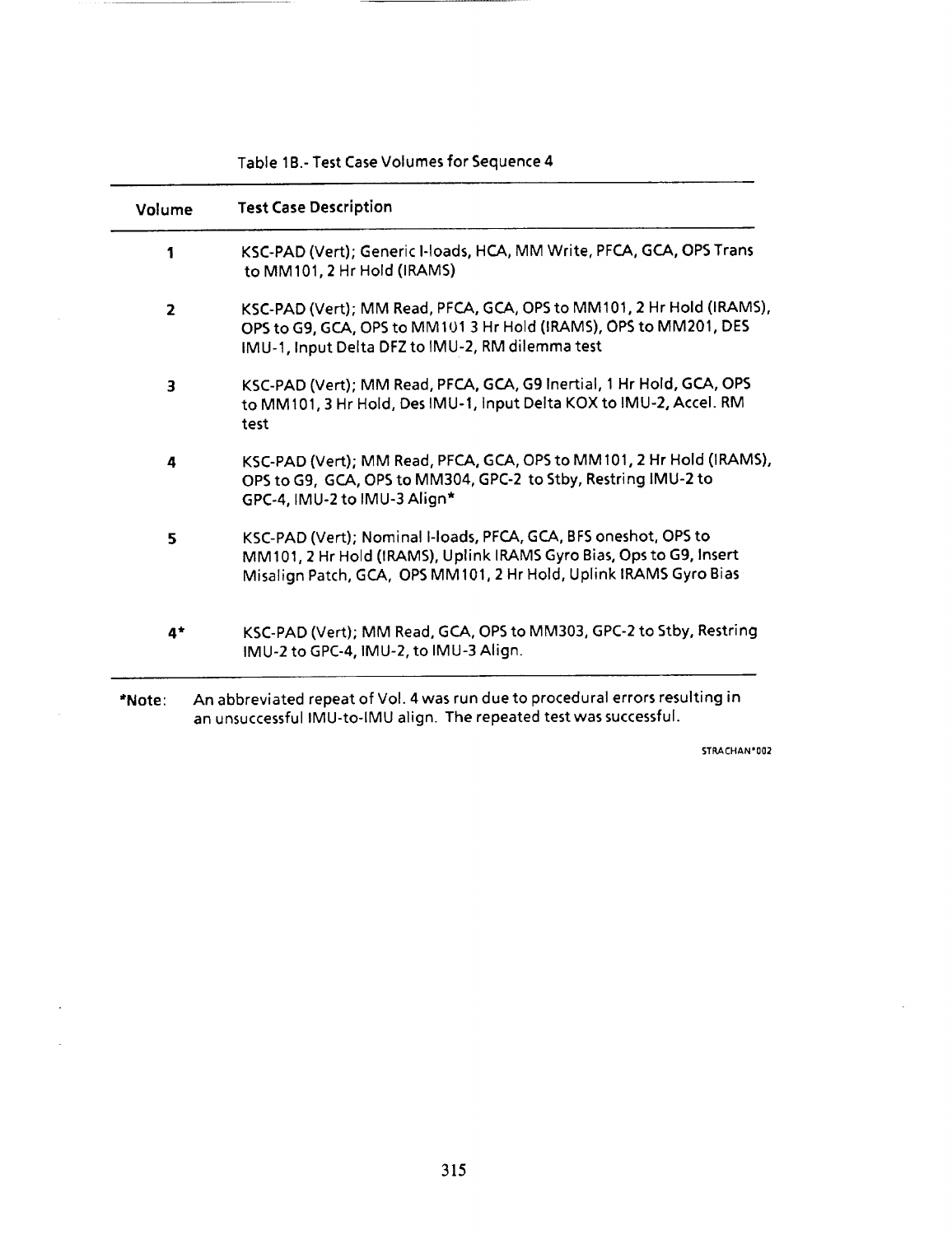

Figure 2

9100101

I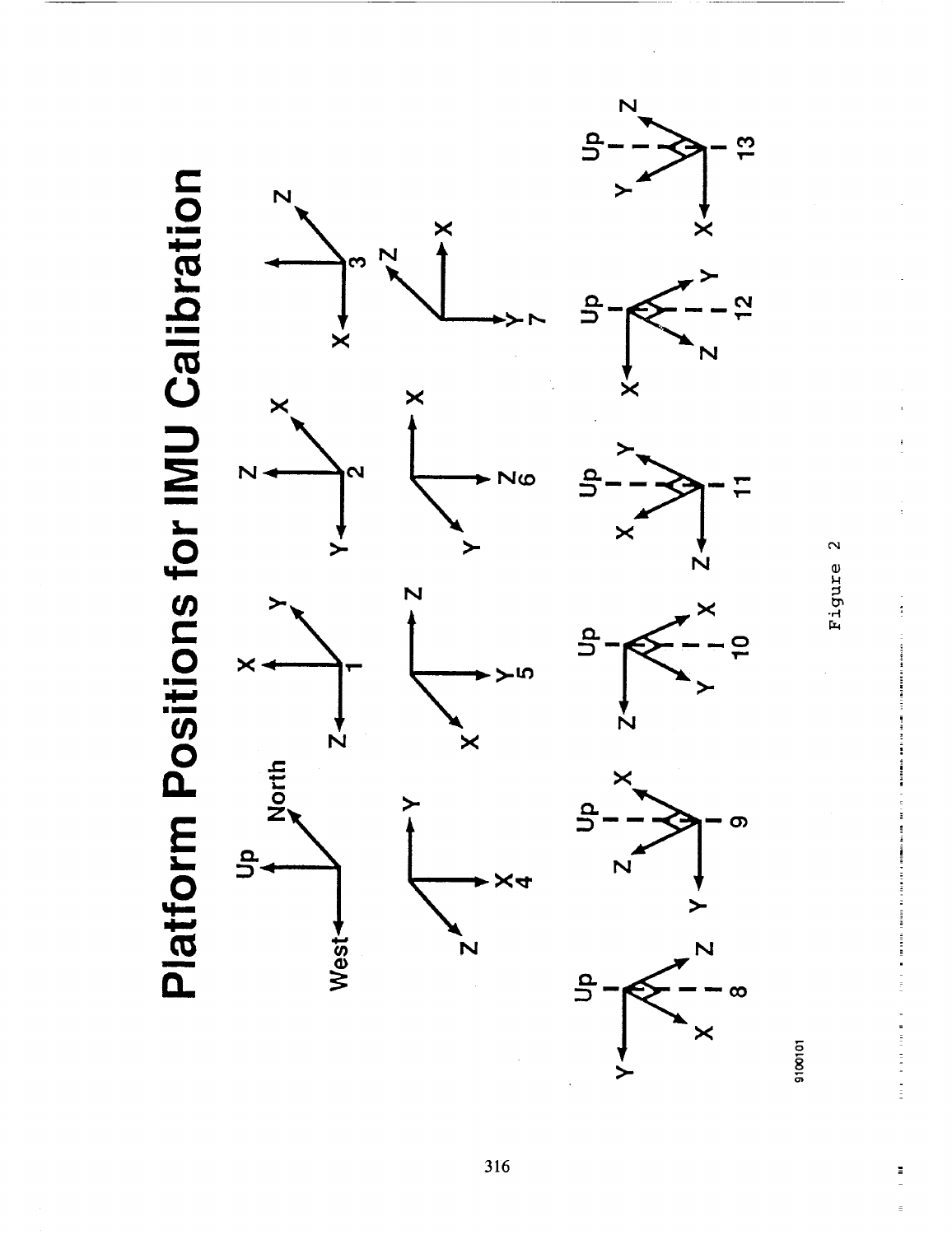| ------ IRAMS PRELAUNCH ALIGNMENT PERFORMANCE ANALYSIS SUMMARY ----                                                                                             |                             |                                              |                          |                                                                                                                                                                                                                                  |                     |  |
|----------------------------------------------------------------------------------------------------------------------------------------------------------------|-----------------------------|----------------------------------------------|--------------------------|----------------------------------------------------------------------------------------------------------------------------------------------------------------------------------------------------------------------------------|---------------------|--|
| MODE: INERTIAL                                                                                                                                                 |                             |                                              |                          | OPR: NWU ALIGNMENT MONITORING<br>PAPAS TIME 229: 0:50:59 ALIGN ELAPSE 1:12: 2 SEQUENCE 10<br>FLT SYSTEM 230: 0:50: 9 OPS-1 ELAPSE 0:17:45 SEQUENCE TIME 145<br>ALIGN START 229:23:38: 7 OPS-1 TIME 230:0:32:23 OPS-1 COUNTS 1046 | 10                  |  |
|                                                                                                                                                                |                             |                                              |                          |                                                                                                                                                                                                                                  |                     |  |
| REMAINING HOLD TIME 1:32:53 IMPACTING IMU<br>LAUNCH BY GMT 230: 2:35:17                                                                                        |                             |                                              | <b>IMPACTING REDLINE</b> |                                                                                                                                                                                                                                  | $\mathbf{1}$<br>A   |  |
|                                                                                                                                                                |                             |                                              |                          |                                                                                                                                                                                                                                  |                     |  |
| N -142. -24. -57. IMU 1 2 3 IMU<br>W -19. 61. 2. V-TILT MARG V-TILT<br>U 28. 21. 54. i V-DROP OUT<br>N -141. -137. 3. D-VERROR.<br>W -46. -1. 12. COUNTER<br>U |                             | <b>i</b> COUNTER<br>47. 27. 19. UPLINK LIMIT |                          | IMU 1 2 3 T-ERROR COUNT FAILS OPS-1 TIME<br>ALIGN TEST<br><b>E</b> REDLINE<br>HOLD TIME<br>$i$ accel<br><b>GRYO DRIFT</b>                                                                                                        | $1 \quad 2 \quad 3$ |  |
|                                                                                                                                                                |                             |                                              |                          | - PAD/VEH/GC BIAS (ARCS) ----- ACCEL ERROR (uG) -------- D- ACCEL ERROR (uG/H)                                                                                                                                                   |                     |  |
|                                                                                                                                                                |                             |                                              |                          | U -19. -1. 66. $\frac{1}{2}$ -15. -13. -11. $\frac{1}{2}$ -7.                                                                                                                                                                    | $-3. -19.$          |  |
|                                                                                                                                                                |                             |                                              |                          | ------- FILTERED ALIGN ERROR (ARCS) -------------------- DRIFT (D/H) -----                                                                                                                                                       |                     |  |
| N -<br>W <sub>1</sub><br>$\mathsf{U}$                                                                                                                          | -44. 34. 26.<br>36. 44. 10. |                                              |                          | $-120.$ $-129.$ 11. $-6.$ 24. 19. N $-0.0126$ 0.0074 0.0016<br>2. 2. -6. W 0.0032 0.0033 -0.0072<br>$-36.$ $-44.$ $-10.$ U $-0.0294$ $-0.0242$                                                                                   | $-0.0140$           |  |
| · DRIFT CORRECTIONS (D/H) · --- ALIGN ERROR (ARCS) ·------ UNTUNED DRIFT (D/H) ---                                                                             |                             |                                              |                          |                                                                                                                                                                                                                                  |                     |  |
|                                                                                                                                                                |                             |                                              |                          | X -0.479 0.006 0.014   A  6. 24. 19.   X -0.0114 -0.0089 -1.0135<br>Y -0.843 0.222 0.317   B  6. 24. 19.   Y -0.0385 0.0183 0.0123<br>Z 0.987 -0.533 0.110   C  -35. -43. -12.   Z -0.0004 -0.0266 0.0007                        | STRACHAN*005        |  |

 $\sim$ 

Figure 3

317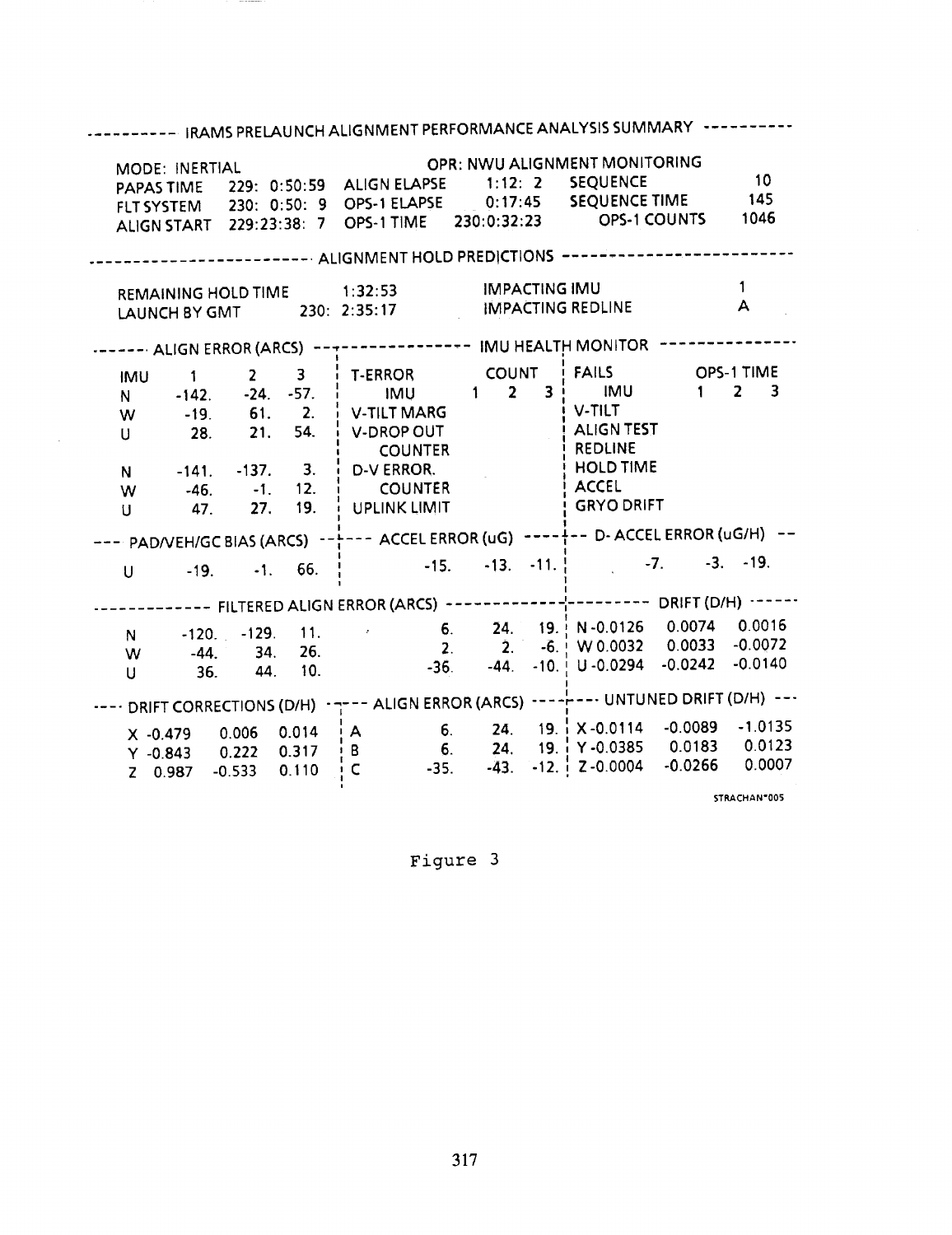TABLE 2 HAINS S/N 201 HCA TEST RESULTS

| 000 0 0 0<br>100 0 0 0<br>100 0 0 0 0<br>すへ<br>$\infty$<br>r<br>-<br>y.<br>ოቀო<br><b>000</b><br>$\overline{HCA(4)}$<br>$\infty$ $\sim$ $-$<br>SIGMA<br>$\begin{array}{c}\n 7,000 \\  -7,000 \\  -7,00\n \end{array}$<br>$5 - 8$<br>ဟ ထ ထ<br><b>NMUMM</b><br>रणस्<br>२००<br>$ \sim$<br>$\frac{5}{9} - \frac{3}{9}$<br>$3700$<br>$7000$<br>등용품<br>o vio<br>o o o<br>ن جون<br>$0.7 - 0.0$<br>ਕੁਕੁਝ<br>0-0-0-<br>00000<br>ဖြစ်စ<br>$\overrightarrow{0}$<br>-00<br>$- \cdot$<br><b>JE+03</b><br>G+02<br>G+02<br>---<br>ຕ໙໙<br>000<br>ຕຕ໙<br><b>DONDN</b><br>boo<br>$\circ$<br>$\overline{\phantom{m}}$<br>$\circ \circ \circ$<br>Ō<br>$\frac{5}{20}$<br>-0<br>$\frac{1}{2}$ $\frac{1}{2}$ $\frac{1}{2}$ $\frac{1}{2}$ $\frac{1}{2}$<br>$-1.0365E + 03$<br>$-9.3287E + 02$<br>$-9.8350E + 02$<br>- ~ ~ ~ ~<br>480<br>ဝံဝံဝံ<br>ພໍ່ພໍ່ພໍ<br>$-9$<br>o o o o o<br>.0006E+00<br>1,0506E+01<br>1,7163E+01<br>ել<br>Ազան<br>Մահա<br>ę<br>ဝုဒ္<br><b>មិទី អ្ន</b><br>ooooo<br>۰<br>942599794<br>918999816<br>90706699706<br>ဝဝဝ<br>မိုက်က<br>01347E-0<br>7.2053E-0<br>01365E-0<br>01365E-0<br>01365E-0<br>1.8931E-0<br>HCA(4)<br>7/16/90<br>7/3025E-<br>7.9574E-<br>2.9898E-<br>யயயம்<br>யயய<br>64546-<br>1.55296E-<br>1.3136E-<br>$\circ$<br>∞<br>S,<br>68466<br>05776<br>-51266<br>58233<br>5578844<br>558884<br>HCA<br>1.06196<br>1.63356<br>316891E<br>ទីភូមិ<br>ខ្ញុំភូមិ<br>198271<br>156354<br>25548<br>$\frac{1}{2}$ $\frac{1}{2}$ $\frac{1}{2}$ $\frac{1}{2}$ $\frac{1}{2}$ $\frac{1}{2}$ $\frac{1}{2}$ $\frac{1}{2}$ $\frac{1}{2}$ $\frac{1}{2}$ $\frac{1}{2}$ $\frac{1}{2}$ $\frac{1}{2}$ $\frac{1}{2}$ $\frac{1}{2}$ $\frac{1}{2}$ $\frac{1}{2}$ $\frac{1}{2}$ $\frac{1}{2}$ $\frac{1}{2}$ $\frac{1}{2}$ $\frac{1}{2}$<br>r.<br>7.77<br>₹.<br>တတ<br>ن م<br>$\overline{\phantom{0}}$<br>₩<br>ωN<br>000<br>7<br>$\sim$<br>$\overline{\phantom{a}}$<br>Ö.<br>÷⊲<br>400<br>÷<br><b>80 + 80</b><br>$\ddot{\phantom{1}}$<br>- ~ 0<br><b>commo</b><br>= c v<br>ທອທ<br>ოთდ<br>HCA(3)<br>SIGMA<br><b>NOG</b><br>$\frac{27}{0.0000}$<br>$\frac{23}{0.30}$<br>いいい<br>$\sim$ 10 $-$<br>−¤∘<br>55500<br>نىن ن<br>$-94$<br><b>2024-</b><br>$\overline{\circ}$ $\circ$ $\sim$<br>$0 - 0$<br>poo<br>oon<br>マト<br>000<br>00<br>000<br>۰<br>ခြင<br>$\overrightarrow{0}$<br>۰<br>$\circ$<br>೦೦೦೦೦೦<br>ო –<br>-<br>$\overline{\phantom{0}}$<br>っぺん<br>$- - -$<br>ຕ໙໙<br>0989460<br>196250<br>196850<br>マのの<br><b>mmnnn</b><br>$(100 + 100)$<br>$-2.6953E + 01$<br>$-2.2067E + 01$<br>$-2.6029E + 01$<br>្មប្អូច<br>ភូមិច្ច<br>000<br>Ş<br>88<br>- 222<br>000<br>$\overline{\phantom{0}}$<br>ငှံခဲ့ဝှ<br>စုံစုံစုံစုံ<br>HCA(3)<br>114/90<br>99999<br>۰<br>$\ddotmark$<br>$\rightarrow$<br>+<br>$\ddot{\phantom{1}}$<br>ဝဝဝ<br>မိမိမိ<br>٠<br>$\ddot{\phantom{1}}$<br>$\bullet$<br>ம்மம்ம்<br>шшш<br>ய்யய<br>шшш<br>ψшш<br>யயயய்<br>38831<br>10498<br>-60858<br>-21568<br>1086<br>90817<br>00768<br>171041<br>192428<br>64631<br>1.81471<br>1.92038<br>85028<br>00728<br>80328<br>5619<br>7.1764E<br>-3.6988E<br>-4.0460E<br>-4.0460E<br>ဖာ တ<br>ທດທທທ<br>82931<br>8.97281<br>6<br>ega<br>.0249<br>$-1.7336$<br>$-6.7416$<br>$-3.35445$<br>$-1.7036$<br>$-1.7036$<br>N<br>Ő.<br>후드<br>구후<br>ņ<br>۰<br>$\omega =$<br>ë<br>თთთ<br>φ<br>တ်ကု<br>တ<br>ოიო<br>$\frac{1}{2}$<br>7<br>$\circ \circ \circ$<br>n vi<br>$\sim$ $-$<br>ø<br>$\overline{\phantom{0}}$<br>$\overline{\phantom{0}}$<br>₹<br>$\overline{\phantom{m}}$<br><b>v</b><br>ت<br><b>3330</b><br>いへい<br>$\circ$ $\circ$ $\sim$<br>$0.51$<br>$0.14$<br>$\sim 40$<br>$-$ 0 $\alpha$<br>0.20<br>882<br>$\sim$ $ -$<br>HCA(2)<br>SIGMA<br>ოდო<br>$\frac{2}{3}$ $\frac{2}{3}$ $\frac{2}{3}$ $\frac{2}{3}$ $\frac{2}{3}$ $\frac{2}{3}$ $\frac{2}{3}$ $\frac{2}{3}$ $\frac{2}{3}$ $\frac{2}{3}$ $\frac{2}{3}$ $\frac{2}{3}$ $\frac{2}{3}$ $\frac{2}{3}$<br>र ००<br>$-$ 0000<br>oda<br>თოთ<br>$49 -$<br>೦೦೧<br>Eet<br>$\frac{1}{2}$<br>$\overline{\phantom{a}}$<br>Q<br>နစ္စ<br>000<br>$\circ$<br>۰<br>000<br>$\circ\circ\circ$<br>000<br>000<br>۰<br>$\circ$<br>0000<br>$\circ$<br>-00<br>ΙŦ<br>៰៷៷<br><b>sas</b><br>000<br>ᢦᠭᠭ<br>ოოიით<br>$+10A(2)$<br>$+6/12/90$<br>$+2.5459E+01$<br>$+2.4226E+01$<br>$+1.9954E+01$<br>$\frac{1}{2}$<br>588<br>$+1.3372E+00$<br>$-1.3982E+00$<br>$-3.7495E+00$<br>$-3.0179E+00$<br>$-1.9737E+00$<br>000<br>000<br><b>NNNN</b><br>$\frac{1}{2}$<br>$\frac{1}{2}$<br>$\frac{1}{2}$<br>$\frac{1}{2}$<br>$\frac{1}{2}$<br>$\frac{1}{2}$<br>$\frac{1}{2}$<br>$\frac{1}{2}$<br>$\frac{1}{2}$<br>$\frac{1}{2}$<br>$\frac{1}{2}$<br>$\frac{1}{2}$<br>$\frac{1}{2}$<br>$\frac{1}{2}$<br>$\frac{1}{2}$<br>$\frac{1}{2}$<br>$\frac{1}{2}$<br>ಕನಿತ<br><u>ọ ọ ọ</u><br>ööööö<br>wwwww<br>$\hat{\varphi}$<br>٠<br>$\rightarrow$<br>$\ddot{\bullet}$<br>oğğğğ<br>Mumm<br>∓∓∓<br>⊞⊞⊞<br>្នុំទឹង្គ<br>1,1827E+0<br>1,3862E+0<br>1,1007E+0<br>5.9505E-C<br>1.3442E+C<br>3.8366E+C<br>யயய்<br>шшш<br>3999952<br>266666<br>266666<br>5305<br>1947<br>0695<br>334<br>294<br>189166<br>1856 -<br>1881<br>102565<br>148651<br>192876<br>4.8790<br>1.9229E<br>2.3771E<br>2.3771E<br>1.80531<br>7.51308<br>7.47231<br>1.63908<br>97651<br>19608<br>199351<br>និតិ<br>N<br>ø<br>영호권<br>$ \sigma$ $\sigma$<br>$\frac{1}{20}$ $\alpha -$<br>200<br>—့် စုံ စုံ<br>000<br>s<br>ق<br>$\frac{1}{2}$<br>÷<br>÷<br>$-10 - 4$<br>$\frac{1}{2}$<br>マトロ<br>ဖ ဇာ ဇာ<br><b>1004</b><br>トト<br>– დ თ<br>HCA(1)<br>SIGMA<br><b>v</b><br>$-0.0$<br>57995<br>೦೧೦<br>မာ စာ တ<br>3700482<br><b>ي</b> ين ين<br>-∞--∞<br>n – –<br>P – –<br>$\sim \sim -$<br>$\sim$ 0 $\sim$<br>0000<br>oōō<br>Fạo<br>ੱਕ੍ਵ<br>dendri<br>nāö<br>- oo<br>$\circ$ -<br>$\circ$<br>Ö<br>$\sim$ $-$<br>۰<br>$\circ$<br>$\circ \circ \circ$<br>ಂಂ<br>00000<br>۰<br>$\frac{6/11/90}{-2.3511E+01}$<br>-1.7184E+01<br>-9.8430E+00<br>ຕ໙໙<br>0287E+03<br>03662E+02<br>03283E+02<br>000<br>すのへ<br>すのへいの<br>۰<br>$\overline{ }$<br>2.0549E+00<br>1.4037E+01<br>1.9477E+00<br>1.4397E+00<br>3.0663E+00<br>000<br><b>NNNN</b><br>000<br>835<br>5980E-04<br>1949E-03<br>105E-02<br>1986E-02<br>553<br>eee<br>52E-01<br>24E-00<br>32E-10<br>٠<br>$\ddotmark$<br>$\rightarrow$<br>oöööö<br>wwwww<br>1325+0<br>000000<br>ψ<br>មួយជុំ<br>ទីភូទី<br>0786-1<br>1594<br>1578<br>HCA(1)<br>199992<br>شقة<br>7693400<br>53400<br>76146<br>1.52521<br>16624E<br>1.4037<br>$-8.39128$<br>$-8.39128$<br>$2.53478$<br>$1.28788$<br>ğ<br>ន្តិទី<br>$\frac{8}{1}$<br>$\frac{8}{2}$<br>98<br>9<br>۰<br>$rac{4}{3}$<br>$\frac{2}{3}$ $\frac{2}{3}$ $\frac{2}{3}$<br>ဖ ထ<br>ರ ಎ<br>Φ<br>۰<br>₩<br>ن م<br>cas<br>$ \circ$<br>o<br>$\sim$<br>၈၈<br>4 W -<br>のべいーパ<br>က် ဖြ<br>$\overline{1}$<br>$\circ$<br>$\sigma$ – $-$<br>のマの<br>⊷<br>Ų,<br>÷<br>Ā<br>$\mathbf{a}$ $\mathbf{a}$<br>$rac{1}{2}$<br>INITIAL<br>1.891673<br>1452609<br>1008004<br>$\circ \circ \circ$<br>000<br>oŏ<br>$\circ$<br>èèè<br>888<br>boo<br>000<br>۰<br>$\circ$<br>$\circ$<br>$- -$<br>000<br>00000<br>000<br>$\circ \circ \circ$<br>000000<br>$\circ \circ \circ \circ \circ$<br>Ξ<br>$\overline{\phantom{0}}$<br>Ţ<br>τ<br>7<br>$\overline{\phantom{a}}$<br>÷<br>$\circ \circ \circ$<br>≩<br>nyeap<br>Algap<br>Algap<br>SHOHIAONG TEF<br>deg/hr/g<br>deg/hr/g<br>6.<br>Gruv6ap<br>Gruv6ap<br>pin<br>န့် နွ<br>pam<br>pom<br>ppm<br><b>NASA</b><br>RAAA<br>ONE SIGMA<br>Блцбөр<br>Gruubap<br>Gruupap<br>sec<br><b>Sec</b><br>sec<br>deg/hr<br>degihr<br>md<br>G<br>Sec<br>$rac{1}{2}$<br>ppm<br>ppm<br><b>Sec</b><br>Sec<br><b>Sec</b><br><b>E</b><br>Q<br>$\frac{6}{3}$<br>ppm<br>pom<br><u>ዋ</u> ም<br>555<br>0.015/0.035<br>0.015/0.035<br>0.015/0.035<br>arc<br>arc<br>ă<br>ăic<br>arc<br>ăc<br>arc<br>ai C<br>äc<br>40/100<br>107100<br>40/100<br>40/100<br>40/100<br>40/100<br>888<br>ននន<br>40/100<br>40/100<br>40/100<br>Soc<br>$\frac{8}{200}$<br>0.05<br>$\frac{80}{2}$<br>4000<br>88888<br>000000<br>00000<br>4000<br>င္စ<br>SO <sub>1</sub><br>$\overline{6}$<br>888<br>000<br>8<br>88<br>តតត<br>$\frac{1}{2}$<br><b>MNA</b><br><b>DELTYX</b><br>DELIZY<br><b>ACC</b><br>ЮZН<br>H<br>NH<br>12<br>н<br>КОХ<br>ğğ<br>NH<br>经<br>도<br>동주<br>X<br>₫<br>ĶIX<br>KIY<br>KIZ<br>šš<br>Œ<br>$\alpha$<br>š<br>ទ្ធនិង្គ<br>ă<br>DΙZ<br>g<br>DOFF<br>ξ<br>క్ష<br>$\mathbf{g}$<br>ZЯ<br>ðà<br>FF<br>6<br>g<br>ая<br>$\overline{3}$<br>$\tilde{\S}$<br>$\bar{\tilde{\varepsilon}}$<br>$\tilde{\mathbb{S}}$<br><b>DOSSZACKA</b><br>PCSSZA66A<br>DOSSZACKA<br>V99G2530C<br>V99G2533C<br>V99A2681C<br>V99A2684C<br>V99G2536C<br>V99A2687C<br>V99G2670C<br>V99G2673C<br>OSC3C306V<br>09025000<br>09025080<br>09025060<br>V99R2560C<br>V99R2563C<br>V93112566C<br>022852066<br>02252066<br>02252066<br>02252066<br>02253520<br>V99A2510C<br>V99A2513C<br>V99A2516C<br>39+2540C<br>20552H66A<br>20552H66A<br>V99H2590C<br>V99H2593C<br>V99H2596C<br>35092H66A<br>22092H66A<br>22092H66A<br>01990282<br>029565066<br>029665666<br>0296666666<br>5026511664<br>52965066A<br>52965066A<br>V00U5964<br><b>SID</b> |  |
|----------------------------------------------------------------------------------------------------------------------------------------------------------------------------------------------------------------------------------------------------------------------------------------------------------------------------------------------------------------------------------------------------------------------------------------------------------------------------------------------------------------------------------------------------------------------------------------------------------------------------------------------------------------------------------------------------------------------------------------------------------------------------------------------------------------------------------------------------------------------------------------------------------------------------------------------------------------------------------------------------------------------------------------------------------------------------------------------------------------------------------------------------------------------------------------------------------------------------------------------------------------------------------------------------------------------------------------------------------------------------------------------------------------------------------------------------------------------------------------------------------------------------------------------------------------------------------------------------------------------------------------------------------------------------------------------------------------------------------------------------------------------------------------------------------------------------------------------------------------------------------------------------------------------------------------------------------------------------------------------------------------------------------------------------------------------------------------------------------------------------------------------------------------------------------------------------------------------------------------------------------------------------------------------------------------------------------------------------------------------------------------------------------------------------------------------------------------------------------------------------------------------------------------------------------------------------------------------------------------------------------------------------------------------------------------------------------------------------------------------------------------------------------------------------------------------------------------------------------------------------------------------------------------------------------------------------------------------------------------------------------------------------------------------------------------------------------------------------------------------------------------------------------------------------------------------------------------------------------------------------------------------------------------------------------------------------------------------------------------------------------------------------------------------------------------------------------------------------------------------------------------------------------------------------------------------------------------------------------------------------------------------------------------------------------------------------------------------------------------------------------------------------------------------------------------------------------------------------------------------------------------------------------------------------------------------------------------------------------------------------------------------------------------------------------------------------------------------------------------------------------------------------------------------------------------------------------------------------------------------------------------------------------------------------------------------------------------------------------------------------------------------------------------------------------------------------------------------------------------------------------------------------------------------------------------------------------------------------------------------------------------------------------------------------------------------------------------------------------------------------------------------------------------------------------------------------------------------------------------------------------------------------------------------------------------------------------------------------------------------------------------------------------------------------------------------------------------------------------------------------------------------------------------------------------------------------------------------------------------------------------------------------------------------------------------------------------------------------------------------------------------------------------------------------------------------------------------------------------------------------------------------------------------------------------------------------------------------------------------------------------------------------------------------------------------------------------------------------------------------------------------------------------------------------------------------------------------------------------------------------------------------------------------------------------------------------------------------------------------------------------------------------------------------------------------------------------------------------------------------------------------------------------------------------------------------------------------------------------------------------------------------------------------------------------------------------------------------------------------------------------------------------------------------------------------------------------------------------------------------------------------------------------------------------------------------------------------------------------------------------------------------------------------------------------------------------------------------------------------------------------------------------------------------------------------------------------------------------------------------------------------------------------------------------------------------------------------------------------------------------------------------------------------------------------------------------------------------------------------------------------------------------------------------------------------------------------------------------------------------------------------------------------------------------------------------------------------------------------------------------------------------------------------------------------------------------------------------------------------------------------------------------------------------------------------------------------------------------------------------------------------------------------------------------------------------------------------------------------------------------------------------------------------------------------------------------------------------------------------------------------------------------------------------------------------------------------------------------------------------------------------------------------------------------------------------------------------------------------------------------------------------------------------------------------------------------------------------------------------------------------------------------------------------------------------------------------------------------------------------------------------------------------------------------------------------------------------------------------------------------------------------------------------------------------------------------------------------------------------------------------------------------------------------------------------------------------------------------------------------------------------------------------------------------------------------------------------------|--|
|                                                                                                                                                                                                                                                                                                                                                                                                                                                                                                                                                                                                                                                                                                                                                                                                                                                                                                                                                                                                                                                                                                                                                                                                                                                                                                                                                                                                                                                                                                                                                                                                                                                                                                                                                                                                                                                                                                                                                                                                                                                                                                                                                                                                                                                                                                                                                                                                                                                                                                                                                                                                                                                                                                                                                                                                                                                                                                                                                                                                                                                                                                                                                                                                                                                                                                                                                                                                                                                                                                                                                                                                                                                                                                                                                                                                                                                                                                                                                                                                                                                                                                                                                                                                                                                                                                                                                                                                                                                                                                                                                                                                                                                                                                                                                                                                                                                                                                                                                                                                                                                                                                                                                                                                                                                                                                                                                                                                                                                                                                                                                                                                                                                                                                                                                                                                                                                                                                                                                                                                                                                                                                                                                                                                                                                                                                                                                                                                                                                                                                                                                                                                                                                                                                                                                                                                                                                                                                                                                                                                                                                                                                                                                                                                                                                                                                                                                                                                                                                                                                                                                                                                                                                                                                                                                                                                                                                                                                                                                                                                                                                                                                                                                                                                                                                                                                                                                                                                                                                                                                                                                                                                                                                                                                                                                                                                                                              |  |
|                                                                                                                                                                                                                                                                                                                                                                                                                                                                                                                                                                                                                                                                                                                                                                                                                                                                                                                                                                                                                                                                                                                                                                                                                                                                                                                                                                                                                                                                                                                                                                                                                                                                                                                                                                                                                                                                                                                                                                                                                                                                                                                                                                                                                                                                                                                                                                                                                                                                                                                                                                                                                                                                                                                                                                                                                                                                                                                                                                                                                                                                                                                                                                                                                                                                                                                                                                                                                                                                                                                                                                                                                                                                                                                                                                                                                                                                                                                                                                                                                                                                                                                                                                                                                                                                                                                                                                                                                                                                                                                                                                                                                                                                                                                                                                                                                                                                                                                                                                                                                                                                                                                                                                                                                                                                                                                                                                                                                                                                                                                                                                                                                                                                                                                                                                                                                                                                                                                                                                                                                                                                                                                                                                                                                                                                                                                                                                                                                                                                                                                                                                                                                                                                                                                                                                                                                                                                                                                                                                                                                                                                                                                                                                                                                                                                                                                                                                                                                                                                                                                                                                                                                                                                                                                                                                                                                                                                                                                                                                                                                                                                                                                                                                                                                                                                                                                                                                                                                                                                                                                                                                                                                                                                                                                                                                                                                                              |  |
|                                                                                                                                                                                                                                                                                                                                                                                                                                                                                                                                                                                                                                                                                                                                                                                                                                                                                                                                                                                                                                                                                                                                                                                                                                                                                                                                                                                                                                                                                                                                                                                                                                                                                                                                                                                                                                                                                                                                                                                                                                                                                                                                                                                                                                                                                                                                                                                                                                                                                                                                                                                                                                                                                                                                                                                                                                                                                                                                                                                                                                                                                                                                                                                                                                                                                                                                                                                                                                                                                                                                                                                                                                                                                                                                                                                                                                                                                                                                                                                                                                                                                                                                                                                                                                                                                                                                                                                                                                                                                                                                                                                                                                                                                                                                                                                                                                                                                                                                                                                                                                                                                                                                                                                                                                                                                                                                                                                                                                                                                                                                                                                                                                                                                                                                                                                                                                                                                                                                                                                                                                                                                                                                                                                                                                                                                                                                                                                                                                                                                                                                                                                                                                                                                                                                                                                                                                                                                                                                                                                                                                                                                                                                                                                                                                                                                                                                                                                                                                                                                                                                                                                                                                                                                                                                                                                                                                                                                                                                                                                                                                                                                                                                                                                                                                                                                                                                                                                                                                                                                                                                                                                                                                                                                                                                                                                                                                              |  |
|                                                                                                                                                                                                                                                                                                                                                                                                                                                                                                                                                                                                                                                                                                                                                                                                                                                                                                                                                                                                                                                                                                                                                                                                                                                                                                                                                                                                                                                                                                                                                                                                                                                                                                                                                                                                                                                                                                                                                                                                                                                                                                                                                                                                                                                                                                                                                                                                                                                                                                                                                                                                                                                                                                                                                                                                                                                                                                                                                                                                                                                                                                                                                                                                                                                                                                                                                                                                                                                                                                                                                                                                                                                                                                                                                                                                                                                                                                                                                                                                                                                                                                                                                                                                                                                                                                                                                                                                                                                                                                                                                                                                                                                                                                                                                                                                                                                                                                                                                                                                                                                                                                                                                                                                                                                                                                                                                                                                                                                                                                                                                                                                                                                                                                                                                                                                                                                                                                                                                                                                                                                                                                                                                                                                                                                                                                                                                                                                                                                                                                                                                                                                                                                                                                                                                                                                                                                                                                                                                                                                                                                                                                                                                                                                                                                                                                                                                                                                                                                                                                                                                                                                                                                                                                                                                                                                                                                                                                                                                                                                                                                                                                                                                                                                                                                                                                                                                                                                                                                                                                                                                                                                                                                                                                                                                                                                                                              |  |
|                                                                                                                                                                                                                                                                                                                                                                                                                                                                                                                                                                                                                                                                                                                                                                                                                                                                                                                                                                                                                                                                                                                                                                                                                                                                                                                                                                                                                                                                                                                                                                                                                                                                                                                                                                                                                                                                                                                                                                                                                                                                                                                                                                                                                                                                                                                                                                                                                                                                                                                                                                                                                                                                                                                                                                                                                                                                                                                                                                                                                                                                                                                                                                                                                                                                                                                                                                                                                                                                                                                                                                                                                                                                                                                                                                                                                                                                                                                                                                                                                                                                                                                                                                                                                                                                                                                                                                                                                                                                                                                                                                                                                                                                                                                                                                                                                                                                                                                                                                                                                                                                                                                                                                                                                                                                                                                                                                                                                                                                                                                                                                                                                                                                                                                                                                                                                                                                                                                                                                                                                                                                                                                                                                                                                                                                                                                                                                                                                                                                                                                                                                                                                                                                                                                                                                                                                                                                                                                                                                                                                                                                                                                                                                                                                                                                                                                                                                                                                                                                                                                                                                                                                                                                                                                                                                                                                                                                                                                                                                                                                                                                                                                                                                                                                                                                                                                                                                                                                                                                                                                                                                                                                                                                                                                                                                                                                                              |  |
|                                                                                                                                                                                                                                                                                                                                                                                                                                                                                                                                                                                                                                                                                                                                                                                                                                                                                                                                                                                                                                                                                                                                                                                                                                                                                                                                                                                                                                                                                                                                                                                                                                                                                                                                                                                                                                                                                                                                                                                                                                                                                                                                                                                                                                                                                                                                                                                                                                                                                                                                                                                                                                                                                                                                                                                                                                                                                                                                                                                                                                                                                                                                                                                                                                                                                                                                                                                                                                                                                                                                                                                                                                                                                                                                                                                                                                                                                                                                                                                                                                                                                                                                                                                                                                                                                                                                                                                                                                                                                                                                                                                                                                                                                                                                                                                                                                                                                                                                                                                                                                                                                                                                                                                                                                                                                                                                                                                                                                                                                                                                                                                                                                                                                                                                                                                                                                                                                                                                                                                                                                                                                                                                                                                                                                                                                                                                                                                                                                                                                                                                                                                                                                                                                                                                                                                                                                                                                                                                                                                                                                                                                                                                                                                                                                                                                                                                                                                                                                                                                                                                                                                                                                                                                                                                                                                                                                                                                                                                                                                                                                                                                                                                                                                                                                                                                                                                                                                                                                                                                                                                                                                                                                                                                                                                                                                                                                              |  |
|                                                                                                                                                                                                                                                                                                                                                                                                                                                                                                                                                                                                                                                                                                                                                                                                                                                                                                                                                                                                                                                                                                                                                                                                                                                                                                                                                                                                                                                                                                                                                                                                                                                                                                                                                                                                                                                                                                                                                                                                                                                                                                                                                                                                                                                                                                                                                                                                                                                                                                                                                                                                                                                                                                                                                                                                                                                                                                                                                                                                                                                                                                                                                                                                                                                                                                                                                                                                                                                                                                                                                                                                                                                                                                                                                                                                                                                                                                                                                                                                                                                                                                                                                                                                                                                                                                                                                                                                                                                                                                                                                                                                                                                                                                                                                                                                                                                                                                                                                                                                                                                                                                                                                                                                                                                                                                                                                                                                                                                                                                                                                                                                                                                                                                                                                                                                                                                                                                                                                                                                                                                                                                                                                                                                                                                                                                                                                                                                                                                                                                                                                                                                                                                                                                                                                                                                                                                                                                                                                                                                                                                                                                                                                                                                                                                                                                                                                                                                                                                                                                                                                                                                                                                                                                                                                                                                                                                                                                                                                                                                                                                                                                                                                                                                                                                                                                                                                                                                                                                                                                                                                                                                                                                                                                                                                                                                                                              |  |
|                                                                                                                                                                                                                                                                                                                                                                                                                                                                                                                                                                                                                                                                                                                                                                                                                                                                                                                                                                                                                                                                                                                                                                                                                                                                                                                                                                                                                                                                                                                                                                                                                                                                                                                                                                                                                                                                                                                                                                                                                                                                                                                                                                                                                                                                                                                                                                                                                                                                                                                                                                                                                                                                                                                                                                                                                                                                                                                                                                                                                                                                                                                                                                                                                                                                                                                                                                                                                                                                                                                                                                                                                                                                                                                                                                                                                                                                                                                                                                                                                                                                                                                                                                                                                                                                                                                                                                                                                                                                                                                                                                                                                                                                                                                                                                                                                                                                                                                                                                                                                                                                                                                                                                                                                                                                                                                                                                                                                                                                                                                                                                                                                                                                                                                                                                                                                                                                                                                                                                                                                                                                                                                                                                                                                                                                                                                                                                                                                                                                                                                                                                                                                                                                                                                                                                                                                                                                                                                                                                                                                                                                                                                                                                                                                                                                                                                                                                                                                                                                                                                                                                                                                                                                                                                                                                                                                                                                                                                                                                                                                                                                                                                                                                                                                                                                                                                                                                                                                                                                                                                                                                                                                                                                                                                                                                                                                                              |  |
|                                                                                                                                                                                                                                                                                                                                                                                                                                                                                                                                                                                                                                                                                                                                                                                                                                                                                                                                                                                                                                                                                                                                                                                                                                                                                                                                                                                                                                                                                                                                                                                                                                                                                                                                                                                                                                                                                                                                                                                                                                                                                                                                                                                                                                                                                                                                                                                                                                                                                                                                                                                                                                                                                                                                                                                                                                                                                                                                                                                                                                                                                                                                                                                                                                                                                                                                                                                                                                                                                                                                                                                                                                                                                                                                                                                                                                                                                                                                                                                                                                                                                                                                                                                                                                                                                                                                                                                                                                                                                                                                                                                                                                                                                                                                                                                                                                                                                                                                                                                                                                                                                                                                                                                                                                                                                                                                                                                                                                                                                                                                                                                                                                                                                                                                                                                                                                                                                                                                                                                                                                                                                                                                                                                                                                                                                                                                                                                                                                                                                                                                                                                                                                                                                                                                                                                                                                                                                                                                                                                                                                                                                                                                                                                                                                                                                                                                                                                                                                                                                                                                                                                                                                                                                                                                                                                                                                                                                                                                                                                                                                                                                                                                                                                                                                                                                                                                                                                                                                                                                                                                                                                                                                                                                                                                                                                                                                              |  |
|                                                                                                                                                                                                                                                                                                                                                                                                                                                                                                                                                                                                                                                                                                                                                                                                                                                                                                                                                                                                                                                                                                                                                                                                                                                                                                                                                                                                                                                                                                                                                                                                                                                                                                                                                                                                                                                                                                                                                                                                                                                                                                                                                                                                                                                                                                                                                                                                                                                                                                                                                                                                                                                                                                                                                                                                                                                                                                                                                                                                                                                                                                                                                                                                                                                                                                                                                                                                                                                                                                                                                                                                                                                                                                                                                                                                                                                                                                                                                                                                                                                                                                                                                                                                                                                                                                                                                                                                                                                                                                                                                                                                                                                                                                                                                                                                                                                                                                                                                                                                                                                                                                                                                                                                                                                                                                                                                                                                                                                                                                                                                                                                                                                                                                                                                                                                                                                                                                                                                                                                                                                                                                                                                                                                                                                                                                                                                                                                                                                                                                                                                                                                                                                                                                                                                                                                                                                                                                                                                                                                                                                                                                                                                                                                                                                                                                                                                                                                                                                                                                                                                                                                                                                                                                                                                                                                                                                                                                                                                                                                                                                                                                                                                                                                                                                                                                                                                                                                                                                                                                                                                                                                                                                                                                                                                                                                                                              |  |
|                                                                                                                                                                                                                                                                                                                                                                                                                                                                                                                                                                                                                                                                                                                                                                                                                                                                                                                                                                                                                                                                                                                                                                                                                                                                                                                                                                                                                                                                                                                                                                                                                                                                                                                                                                                                                                                                                                                                                                                                                                                                                                                                                                                                                                                                                                                                                                                                                                                                                                                                                                                                                                                                                                                                                                                                                                                                                                                                                                                                                                                                                                                                                                                                                                                                                                                                                                                                                                                                                                                                                                                                                                                                                                                                                                                                                                                                                                                                                                                                                                                                                                                                                                                                                                                                                                                                                                                                                                                                                                                                                                                                                                                                                                                                                                                                                                                                                                                                                                                                                                                                                                                                                                                                                                                                                                                                                                                                                                                                                                                                                                                                                                                                                                                                                                                                                                                                                                                                                                                                                                                                                                                                                                                                                                                                                                                                                                                                                                                                                                                                                                                                                                                                                                                                                                                                                                                                                                                                                                                                                                                                                                                                                                                                                                                                                                                                                                                                                                                                                                                                                                                                                                                                                                                                                                                                                                                                                                                                                                                                                                                                                                                                                                                                                                                                                                                                                                                                                                                                                                                                                                                                                                                                                                                                                                                                                                              |  |
|                                                                                                                                                                                                                                                                                                                                                                                                                                                                                                                                                                                                                                                                                                                                                                                                                                                                                                                                                                                                                                                                                                                                                                                                                                                                                                                                                                                                                                                                                                                                                                                                                                                                                                                                                                                                                                                                                                                                                                                                                                                                                                                                                                                                                                                                                                                                                                                                                                                                                                                                                                                                                                                                                                                                                                                                                                                                                                                                                                                                                                                                                                                                                                                                                                                                                                                                                                                                                                                                                                                                                                                                                                                                                                                                                                                                                                                                                                                                                                                                                                                                                                                                                                                                                                                                                                                                                                                                                                                                                                                                                                                                                                                                                                                                                                                                                                                                                                                                                                                                                                                                                                                                                                                                                                                                                                                                                                                                                                                                                                                                                                                                                                                                                                                                                                                                                                                                                                                                                                                                                                                                                                                                                                                                                                                                                                                                                                                                                                                                                                                                                                                                                                                                                                                                                                                                                                                                                                                                                                                                                                                                                                                                                                                                                                                                                                                                                                                                                                                                                                                                                                                                                                                                                                                                                                                                                                                                                                                                                                                                                                                                                                                                                                                                                                                                                                                                                                                                                                                                                                                                                                                                                                                                                                                                                                                                                                              |  |

 $\frac{1}{4}$ 

Ť

 $\frac{1}{2}$ 

 $\mathbf{r}$  . The maximum contribution of  $\mathbf{r}$ 

 $\overline{a}$ 

Ė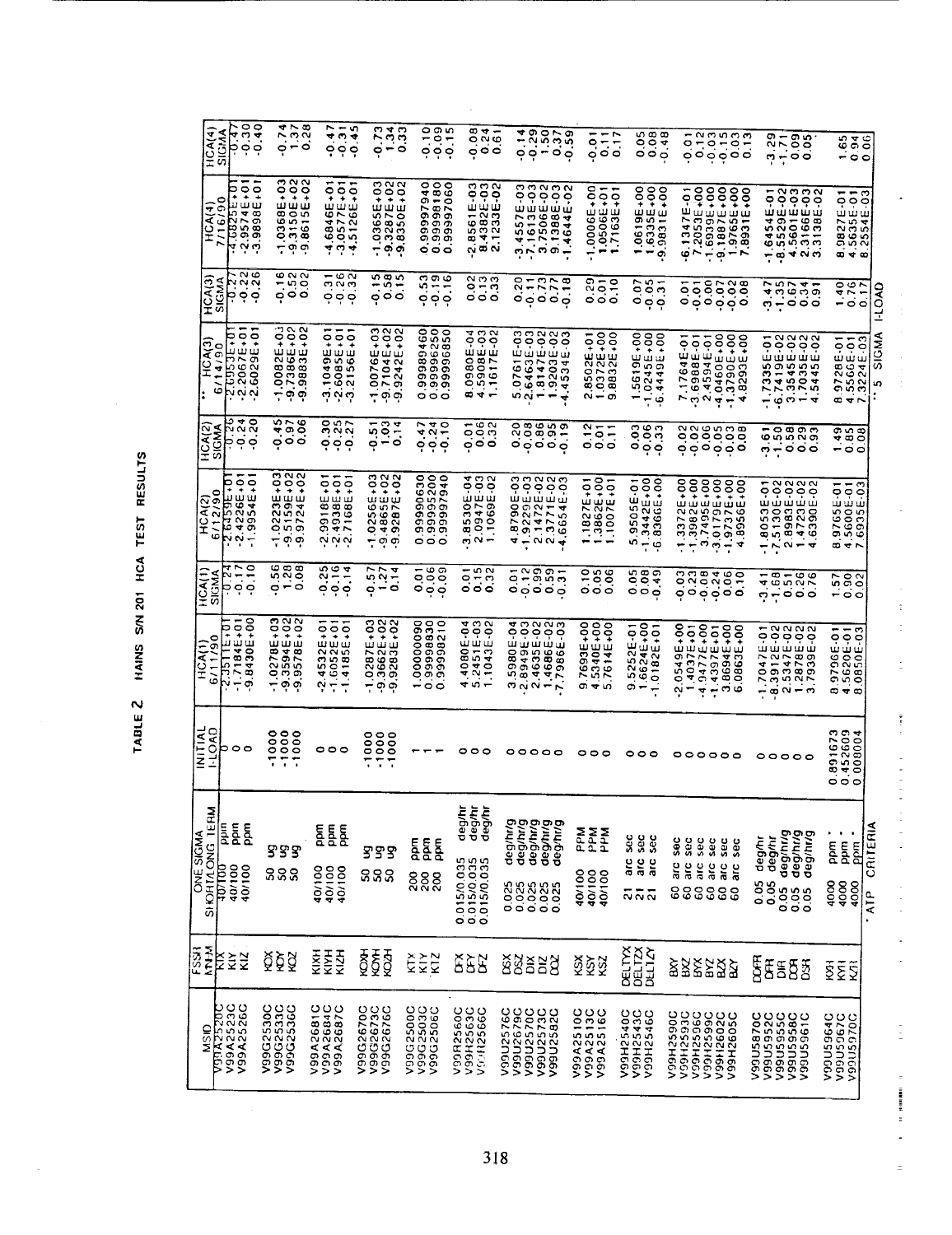TABLE 3 HAINS IMU S/N 201 PFCA TEST RESULTS

 $\frac{1}{2}$ 

Î,

 $\frac{1}{2}$  $\frac{1}{2}$ 

 $\frac{1}{\sqrt{2}}$ 

 $\frac{1}{4}\left(\frac{1}{2}\right)^{2}\left(\frac{1}{2}\right)^{2}$  and  $\frac{1}{2}\left(\frac{1}{2}\right)^{2}$ 

| ົ<br>$0.02$<br>$0.03$<br>$0.09$<br>0.004<br>oar<br>$\begin{array}{c} 0.05 \\ 0.01 \\ 0.01 \end{array}$<br>$\frac{1}{200}$<br>ი ო<br>CO.<br>हि<br>PFCA(4)<br>SIGMA<br>$\frac{33}{99}$<br>ŏŏŏ<br>¤oo<br>$\frac{0}{0}$<br>؋<br><b>m N N</b><br>- ~ ~ ~ ~<br>ຕ ໙ ໙<br>$-1.53028 - 03$<br>9.05848-03<br>2.13708-02<br>$- - -$<br>0.03<br>$\sim$<br>$-3.92260 + 01$<br>$-5.57440 + 01$<br>$1.9548001$<br>$1.95250000$<br>0.0/570.1<br>00200+03<br>1,59320+02<br>1,93160+02<br>1.0005e+03<br>9.5866e+02<br>9.9157e+02<br>$-1.49659 - 01$<br>$-2.26369 - 02$<br>$-0.63696 - 02$<br>$-0.36369 - 03$<br>۰<br>$-1.28428 - 0$<br>PFCA(4)<br>7/17/90<br>۰<br>ق<br>4,0828<br>$\bar{z}$<br><b>N00</b><br>anir<br>ari<br>ణ<br>O<br>—် စုံ စုံ<br>فاشفه<br>PFCA(3)<br>SIGMA<br>$\epsilon$<br>ece<br>Bus<br>Bus<br>$1.07$<br>$0.42$<br>$0.25$<br>⊷ ∞<br>$\overline{0}$<br>ొ<br>₩<br>$\frac{183}{100}$<br>7.73<br>↽<br>0.08<br>rezes<br>Frood<br>$1,42$<br>$0.75$<br>$0.08$<br>odo<br>edo<br>$\ddot{c}$<br>$\frac{2}{9}$<br>$\frac{1}{2}$<br>π<br>$\overline{\phantom{0}}$<br>$-0.0000$<br>0.01<br>ה מהי<br>ຕ໙ຕ<br>4.5430e-03<br>3.7771e-03<br>1.1690e-02<br>ოო<br>2449e-03<br>Ģ<br>$\frac{-2.87070101}{-2.30840101}$<br>$-1.55748 - 01$<br>$-6.92458 - 02$<br>$3.70428 - 02$<br>$1.88078 - 02$<br>$1.8638 - 02$<br>$-1.05370 + 03$<br>$-9.79060 + 02$<br>$-1.01260 + 03$<br>$-3.06160 + 01$<br>$-2.30150 + 01$<br>$-3.42720 + 01$<br>$0.05570 + 0.3$<br>$0.81230 + 0.25$<br>1.9623e-03<br>2.7649e-03<br>6/15/90<br>897348-<br>4.55618-<br>7.67418-<br>PFCA(3)<br>in,<br>$\ddot{\sigma}$ –<br>7<br>7<br>PFCA(2)<br>SIGMA<br><b>222222</b><br>222222<br>₹<br>ω<br>e e e e<br>919<br>919<br>0.06<br>raș<br>Lin<br>Lin<br>0.03<br>0.03<br>0.09<br>$\begin{array}{c} 17 \\ 0.23 \\ 0.04 \end{array}$<br>— თ ო<br>CO.<br>$\overline{Q}$<br>ē<br>$0 - 0$<br>ە ب<br>o<br><b>NNNN</b><br>$\begin{bmatrix} 1 & 0 & 0 \\ 0 & 0 & 0 \\ 0 & 0 & 0 \end{bmatrix}$<br>$-1.02750 + 03$<br>$-9.49470 + 02$<br>$-9.99450 + 02$<br>2.7357e-03<br>9.9686e-03<br>1.1656e-02<br>4.99688-03<br>$-4.1386e - 03$<br>$-0.1$<br>$1.0234 + 03$<br>$0.48258 + 02$<br>$1.00208 + 03$<br>$.00760 + 01$<br>$\overline{\phantom{0}}$<br>$\overline{\phantom{0}}$<br>$.31080 + 01$<br>10.000115.2<br>$-1.6740e-01$<br>$-6.6307e-02$<br>$2.3044e-02$<br>$1.1703e-02$<br>$1.1703e-02$<br>1,88488+01<br>1,50508+01<br>08640+0<br>PFCA(2)<br>6/13/90<br>1,97956<br>1,56036<br>1,15846<br>$\alpha$ $\sigma$ $\sim$<br>۳<br>۳<br>စု<br>$\overline{\cdot}$<br>÷<br>$\hat{\boldsymbol{\gamma}}$<br>۳<br>7<br>PFCA(1)<br>SIGMA<br>0 N O<br>Ø<br>$0.45$<br>$0.07$<br>0.05<br>$\frac{25}{20}$<br>$-0.06$<br>0.02<br>0.03<br>$\ddot{\circ}$<br>335<br>099<br>$0.17$<br>$0.09$<br>°5<br>0.02<br>$\overline{0}$<br>$\frac{1}{2}$ $\frac{1}{2}$<br>edde<br>Ege<br>õ<br>Ģ<br>2.2189e-03<br>9.4314e-03<br>1.0743e-02<br>$-1.5779e-01$<br>$-7.1385e-02$<br>$8.6649e-03$<br>$4.3950e-03$<br>438e-02<br>8.97278-01<br>4.55118-01<br>7.30598-03<br>50N<br>$\sim$ $\sim$ $\sim$<br>ოო<br>4.49030-03<br>---<br>$\overline{\phantom{0}}$<br>$\frac{2.81966601}{2.8297001}$<br>0236e+03<br>4857e+02<br>509886e+02<br>$-2.77480 + 01$<br>$-2.82810 + 01$<br>$-2.64190 + 01$<br>1.0239e+03<br>3.5039e+02<br>3.9773e+02<br>$-0.0$<br>$\frac{PFCA(1)}{6/12/90}$<br>1,4297<br>$\frac{1}{3}$<br>$\sim$ $\sim$<br>დ ო<br>$ \sigma$ $\sigma$<br>ငှက်တံ<br>0.891673<br>0.452609<br>0.008004<br><b>UNLINI</b><br>888<br>888<br>000<br>$\overline{9}$<br>$\bullet$<br>۰<br>。。。。<br>000<br>000<br>000000<br>00000<br>000<br>000<br>boo<br>$\circ$<br>۰<br>۳<br>$\overline{\cdot}$<br>7<br>$\overline{\cdot}$<br>7<br>7<br>$\bullet$<br>anjeap<br>Angap<br>Angap<br>SHORITA ONG TERM<br>CRITERIA<br>deg/t<br><b>Girliga</b><br>Girliga<br>Girliga<br>Girliga<br>Girliga<br>Syuyêap<br>Geliya<br>Geliya<br>ppm<br><b>APA</b><br>A<br>A<br>A<br>E<br>C<br><b>Rad</b><br>ppm<br>marid<br>List<br>E<br>mdd<br>deg/hr<br>deg/hr<br><b>Sec</b><br>š<br>soc<br>ppm<br>es<br>Sec<br>sec<br>sec<br>pm<br>R<br>pom<br>šc<br><b>ONE SIGMA</b><br>sec<br>$\tilde{\mathbf{g}}$<br>pom<br>$\frac{E}{\Delta}$<br>ξ<br>g g<br>5<br>5<br>g<br>arc<br>ă<br>arc<br>0.015/0.035<br>0.015/0.035<br>0.015/0.035<br>arc<br>ă<br>ă<br>arc<br>arc<br>ă<br>40/100<br>40/100<br>40/100<br>40/100<br>40/100<br>40/100<br>101100<br>40/100<br>40/100<br>ននន<br>ននន<br>g<br><u>ಕ್ಷ</u><br>0.05<br>$rac{300}{4000}$<br>$rac{0}{4}$<br>0.05<br>88888<br>88888<br>00000<br>888<br>000<br>នន<br>8<br>8<br>S.<br>ဒ္ဓ<br>ATP<br>តគត<br>DELTZY<br>DELTZY<br>DELTYX<br>ким<br>F<br>B<br><b>KON</b><br>$\tilde{\tilde{z}}$<br>ន្ទ<br><b>FSSR</b><br>FROM<br>5<br>ξŞ<br><b>KON</b><br><b>KIX</b><br>KIYH<br>KIZ<br>č<br>$\overline{a}$<br>88<br>8<br><u>ត្តនិង</u><br>ar<br>D<br>KIZIK<br>КTX<br>$\frac{1}{2}$<br>Σ<br>š<br>ΒN<br>ăš<br>δK<br>DΙZ<br>g<br>8g<br>8<br>इ<br>ğ<br>$\boldsymbol{\Sigma}$<br>Ř<br>000035322<br>00035552060<br>00035552060<br>00059580<br>202651166A<br>22965066A<br>22965066A<br>V99U5870C<br>22852066A<br>20152066A<br>20152066A<br>V99A2510C<br>V99A2513C<br>CCCCOA2516C<br>V99H2543C<br>V99H2546C<br>20652H66A<br>V99H2596C<br>V99H2599C<br>V99H2602C<br>V99H2605C<br>V99G2500C<br>V99G2503C<br>V99R2560C<br>V99R2563C<br>V99R2566C<br>V99U2576C<br>V99U2679C<br>V99H2540C<br>V00A2681C<br>V99A2684C<br>V99G2670C<br>V99G2673C<br>V99G2676C<br>V99G2506C<br>V99G2536C<br>V99A2687C<br><b>DESTANTS</b><br>000 V5323C<br>000 V5326C<br>V99G2530C<br>V99G2533C<br><b>NSD</b> |
|-----------------------------------------------------------------------------------------------------------------------------------------------------------------------------------------------------------------------------------------------------------------------------------------------------------------------------------------------------------------------------------------------------------------------------------------------------------------------------------------------------------------------------------------------------------------------------------------------------------------------------------------------------------------------------------------------------------------------------------------------------------------------------------------------------------------------------------------------------------------------------------------------------------------------------------------------------------------------------------------------------------------------------------------------------------------------------------------------------------------------------------------------------------------------------------------------------------------------------------------------------------------------------------------------------------------------------------------------------------------------------------------------------------------------------------------------------------------------------------------------------------------------------------------------------------------------------------------------------------------------------------------------------------------------------------------------------------------------------------------------------------------------------------------------------------------------------------------------------------------------------------------------------------------------------------------------------------------------------------------------------------------------------------------------------------------------------------------------------------------------------------------------------------------------------------------------------------------------------------------------------------------------------------------------------------------------------------------------------------------------------------------------------------------------------------------------------------------------------------------------------------------------------------------------------------------------------------------------------------------------------------------------------------------------------------------------------------------------------------------------------------------------------------------------------------------------------------------------------------------------------------------------------------------------------------------------------------------------------------------------------------------------------------------------------------------------------------------------------------------------------------------------------------------------------------------------------------------------------------------------------------------------------------------------------------------------------------------------------------------------------------------------------------------------------------------------------------------------------------------------------------------------------------------------------------------------------------------------------------------------------------------------------------------------------------------------------------------------------------------------------------------------------------------------------------------------------------------------------------------------------------------------------------------------------------------------------------------------------------------------------------------------------------------------------------------------------------------------------------------------------------------------------------------------------------------------------------------------------------------------------------------------------------------------------------------------------------------------------------------------------------------------------------------------------------------------------------------------------------------------------------------------------------------------------------------------------------------------------------------------------------------------------------------------------------------------------------------------------------------------------------------------------------------------------------------------------------------------------------------------------------------------------------------------------------------------------------------------------------------------------------------------------------------------------------------------------------------------------------------------------------------------------------------------------------------------------------------------------------------------------------------------------------------------------------------------------------------------------------------------------------------------------------------------------------------------------------------------|
|                                                                                                                                                                                                                                                                                                                                                                                                                                                                                                                                                                                                                                                                                                                                                                                                                                                                                                                                                                                                                                                                                                                                                                                                                                                                                                                                                                                                                                                                                                                                                                                                                                                                                                                                                                                                                                                                                                                                                                                                                                                                                                                                                                                                                                                                                                                                                                                                                                                                                                                                                                                                                                                                                                                                                                                                                                                                                                                                                                                                                                                                                                                                                                                                                                                                                                                                                                                                                                                                                                                                                                                                                                                                                                                                                                                                                                                                                                                                                                                                                                                                                                                                                                                                                                                                                                                                                                                                                                                                                                                                                                                                                                                                                                                                                                                                                                                                                                                                                                                                                                                                                                                                                                                                                                                                                                                                                                                                                                                                       |
|                                                                                                                                                                                                                                                                                                                                                                                                                                                                                                                                                                                                                                                                                                                                                                                                                                                                                                                                                                                                                                                                                                                                                                                                                                                                                                                                                                                                                                                                                                                                                                                                                                                                                                                                                                                                                                                                                                                                                                                                                                                                                                                                                                                                                                                                                                                                                                                                                                                                                                                                                                                                                                                                                                                                                                                                                                                                                                                                                                                                                                                                                                                                                                                                                                                                                                                                                                                                                                                                                                                                                                                                                                                                                                                                                                                                                                                                                                                                                                                                                                                                                                                                                                                                                                                                                                                                                                                                                                                                                                                                                                                                                                                                                                                                                                                                                                                                                                                                                                                                                                                                                                                                                                                                                                                                                                                                                                                                                                                                       |
|                                                                                                                                                                                                                                                                                                                                                                                                                                                                                                                                                                                                                                                                                                                                                                                                                                                                                                                                                                                                                                                                                                                                                                                                                                                                                                                                                                                                                                                                                                                                                                                                                                                                                                                                                                                                                                                                                                                                                                                                                                                                                                                                                                                                                                                                                                                                                                                                                                                                                                                                                                                                                                                                                                                                                                                                                                                                                                                                                                                                                                                                                                                                                                                                                                                                                                                                                                                                                                                                                                                                                                                                                                                                                                                                                                                                                                                                                                                                                                                                                                                                                                                                                                                                                                                                                                                                                                                                                                                                                                                                                                                                                                                                                                                                                                                                                                                                                                                                                                                                                                                                                                                                                                                                                                                                                                                                                                                                                                                                       |
|                                                                                                                                                                                                                                                                                                                                                                                                                                                                                                                                                                                                                                                                                                                                                                                                                                                                                                                                                                                                                                                                                                                                                                                                                                                                                                                                                                                                                                                                                                                                                                                                                                                                                                                                                                                                                                                                                                                                                                                                                                                                                                                                                                                                                                                                                                                                                                                                                                                                                                                                                                                                                                                                                                                                                                                                                                                                                                                                                                                                                                                                                                                                                                                                                                                                                                                                                                                                                                                                                                                                                                                                                                                                                                                                                                                                                                                                                                                                                                                                                                                                                                                                                                                                                                                                                                                                                                                                                                                                                                                                                                                                                                                                                                                                                                                                                                                                                                                                                                                                                                                                                                                                                                                                                                                                                                                                                                                                                                                                       |
|                                                                                                                                                                                                                                                                                                                                                                                                                                                                                                                                                                                                                                                                                                                                                                                                                                                                                                                                                                                                                                                                                                                                                                                                                                                                                                                                                                                                                                                                                                                                                                                                                                                                                                                                                                                                                                                                                                                                                                                                                                                                                                                                                                                                                                                                                                                                                                                                                                                                                                                                                                                                                                                                                                                                                                                                                                                                                                                                                                                                                                                                                                                                                                                                                                                                                                                                                                                                                                                                                                                                                                                                                                                                                                                                                                                                                                                                                                                                                                                                                                                                                                                                                                                                                                                                                                                                                                                                                                                                                                                                                                                                                                                                                                                                                                                                                                                                                                                                                                                                                                                                                                                                                                                                                                                                                                                                                                                                                                                                       |
|                                                                                                                                                                                                                                                                                                                                                                                                                                                                                                                                                                                                                                                                                                                                                                                                                                                                                                                                                                                                                                                                                                                                                                                                                                                                                                                                                                                                                                                                                                                                                                                                                                                                                                                                                                                                                                                                                                                                                                                                                                                                                                                                                                                                                                                                                                                                                                                                                                                                                                                                                                                                                                                                                                                                                                                                                                                                                                                                                                                                                                                                                                                                                                                                                                                                                                                                                                                                                                                                                                                                                                                                                                                                                                                                                                                                                                                                                                                                                                                                                                                                                                                                                                                                                                                                                                                                                                                                                                                                                                                                                                                                                                                                                                                                                                                                                                                                                                                                                                                                                                                                                                                                                                                                                                                                                                                                                                                                                                                                       |
|                                                                                                                                                                                                                                                                                                                                                                                                                                                                                                                                                                                                                                                                                                                                                                                                                                                                                                                                                                                                                                                                                                                                                                                                                                                                                                                                                                                                                                                                                                                                                                                                                                                                                                                                                                                                                                                                                                                                                                                                                                                                                                                                                                                                                                                                                                                                                                                                                                                                                                                                                                                                                                                                                                                                                                                                                                                                                                                                                                                                                                                                                                                                                                                                                                                                                                                                                                                                                                                                                                                                                                                                                                                                                                                                                                                                                                                                                                                                                                                                                                                                                                                                                                                                                                                                                                                                                                                                                                                                                                                                                                                                                                                                                                                                                                                                                                                                                                                                                                                                                                                                                                                                                                                                                                                                                                                                                                                                                                                                       |
|                                                                                                                                                                                                                                                                                                                                                                                                                                                                                                                                                                                                                                                                                                                                                                                                                                                                                                                                                                                                                                                                                                                                                                                                                                                                                                                                                                                                                                                                                                                                                                                                                                                                                                                                                                                                                                                                                                                                                                                                                                                                                                                                                                                                                                                                                                                                                                                                                                                                                                                                                                                                                                                                                                                                                                                                                                                                                                                                                                                                                                                                                                                                                                                                                                                                                                                                                                                                                                                                                                                                                                                                                                                                                                                                                                                                                                                                                                                                                                                                                                                                                                                                                                                                                                                                                                                                                                                                                                                                                                                                                                                                                                                                                                                                                                                                                                                                                                                                                                                                                                                                                                                                                                                                                                                                                                                                                                                                                                                                       |
|                                                                                                                                                                                                                                                                                                                                                                                                                                                                                                                                                                                                                                                                                                                                                                                                                                                                                                                                                                                                                                                                                                                                                                                                                                                                                                                                                                                                                                                                                                                                                                                                                                                                                                                                                                                                                                                                                                                                                                                                                                                                                                                                                                                                                                                                                                                                                                                                                                                                                                                                                                                                                                                                                                                                                                                                                                                                                                                                                                                                                                                                                                                                                                                                                                                                                                                                                                                                                                                                                                                                                                                                                                                                                                                                                                                                                                                                                                                                                                                                                                                                                                                                                                                                                                                                                                                                                                                                                                                                                                                                                                                                                                                                                                                                                                                                                                                                                                                                                                                                                                                                                                                                                                                                                                                                                                                                                                                                                                                                       |
|                                                                                                                                                                                                                                                                                                                                                                                                                                                                                                                                                                                                                                                                                                                                                                                                                                                                                                                                                                                                                                                                                                                                                                                                                                                                                                                                                                                                                                                                                                                                                                                                                                                                                                                                                                                                                                                                                                                                                                                                                                                                                                                                                                                                                                                                                                                                                                                                                                                                                                                                                                                                                                                                                                                                                                                                                                                                                                                                                                                                                                                                                                                                                                                                                                                                                                                                                                                                                                                                                                                                                                                                                                                                                                                                                                                                                                                                                                                                                                                                                                                                                                                                                                                                                                                                                                                                                                                                                                                                                                                                                                                                                                                                                                                                                                                                                                                                                                                                                                                                                                                                                                                                                                                                                                                                                                                                                                                                                                                                       |
|                                                                                                                                                                                                                                                                                                                                                                                                                                                                                                                                                                                                                                                                                                                                                                                                                                                                                                                                                                                                                                                                                                                                                                                                                                                                                                                                                                                                                                                                                                                                                                                                                                                                                                                                                                                                                                                                                                                                                                                                                                                                                                                                                                                                                                                                                                                                                                                                                                                                                                                                                                                                                                                                                                                                                                                                                                                                                                                                                                                                                                                                                                                                                                                                                                                                                                                                                                                                                                                                                                                                                                                                                                                                                                                                                                                                                                                                                                                                                                                                                                                                                                                                                                                                                                                                                                                                                                                                                                                                                                                                                                                                                                                                                                                                                                                                                                                                                                                                                                                                                                                                                                                                                                                                                                                                                                                                                                                                                                                                       |
|                                                                                                                                                                                                                                                                                                                                                                                                                                                                                                                                                                                                                                                                                                                                                                                                                                                                                                                                                                                                                                                                                                                                                                                                                                                                                                                                                                                                                                                                                                                                                                                                                                                                                                                                                                                                                                                                                                                                                                                                                                                                                                                                                                                                                                                                                                                                                                                                                                                                                                                                                                                                                                                                                                                                                                                                                                                                                                                                                                                                                                                                                                                                                                                                                                                                                                                                                                                                                                                                                                                                                                                                                                                                                                                                                                                                                                                                                                                                                                                                                                                                                                                                                                                                                                                                                                                                                                                                                                                                                                                                                                                                                                                                                                                                                                                                                                                                                                                                                                                                                                                                                                                                                                                                                                                                                                                                                                                                                                                                       |